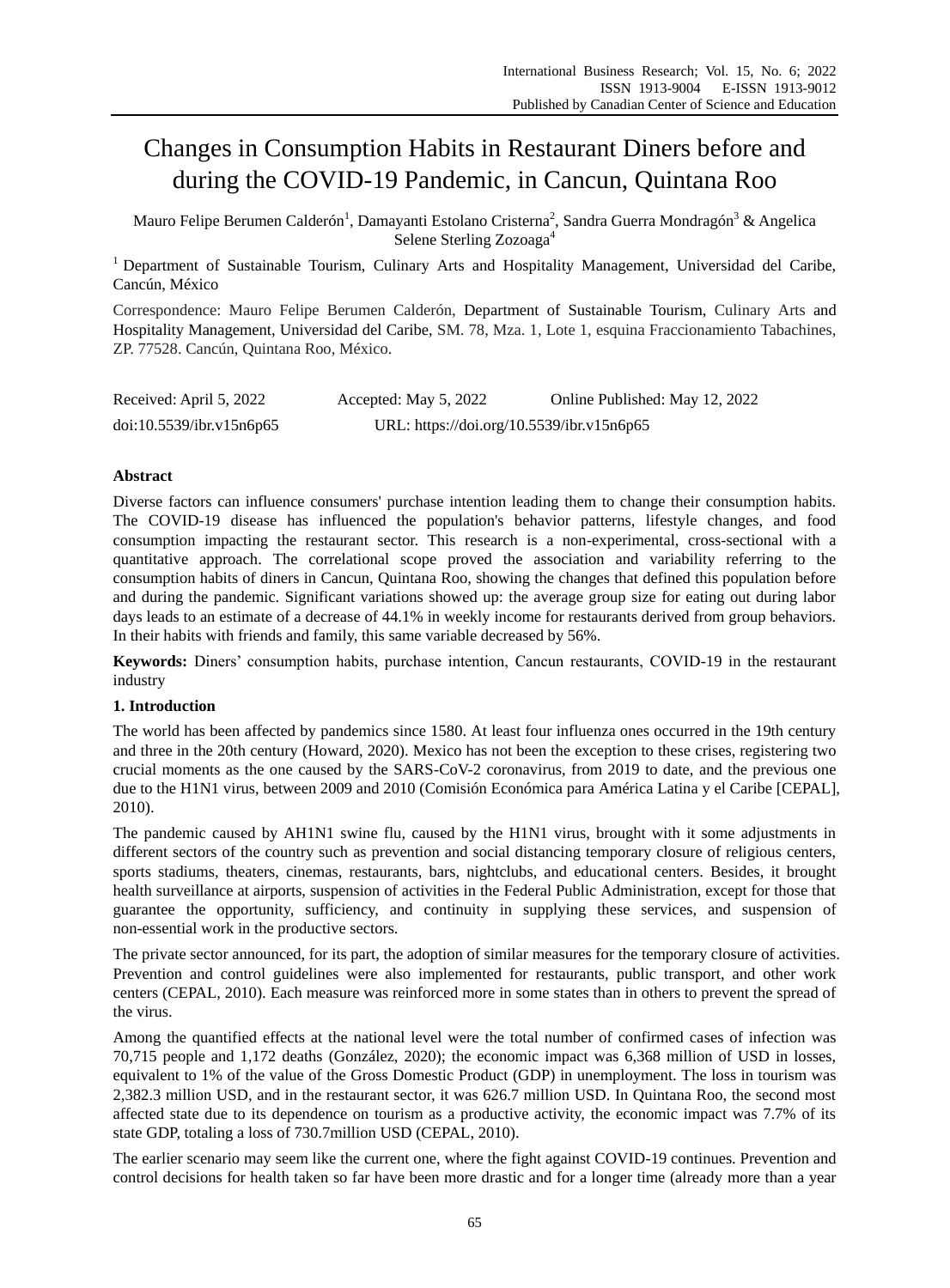and a half, as of March 2020, and it is not over yet). The global impact of the pandemic has been rapid and extensive. Although it has had moments of decline to different degrees, it has affected all social strata, both in rich countries and in emerging and developing countries (Serrano-Cumplido, et al., 2020).

Projections of the Economic Commission for Latin America and the Caribbean (ECLAC) estimate that in 2022 Latin America and the Caribbean will grow only 2.9% on average due to the slowdown concerning the rebound of COVID-19 in 2021. The structural problems that arise living in this region, to which Mexico also belongs, limit their growth, favoring a per capita drop in income (Urbaneja, 2020). In the history of this country, this health crisis is unprecedented since, at the national level, it already records unemployment of 2.3 million people (until May 2021).

The decrease in the tertiary sector was 1.1% between the first quarter of 2020 and 2021, to which belong the activities of restaurants and accommodation services (which decreased 0.9%). In absolute terms, the economic units belonging to this sector employed 1.9 million fewer people concerning these two quarters (2020-2021). On the other hand, the activity of restaurants and accommodation services unemployed 656 thousand people in this period (Instituto Nacional de Estadística y Geografía [INEGI], 2021c).

The restaurant industry is recognized for its contribution to the national tourism GDP, of which it represented 15.3% in 2019 (Secretaría de Turismo [SECTUR], 2019). In 2018, the approximate benefits were \$12 billion USD (1.1% of GDP in 2018, 1.3% for 2019) (INEGI, 2021d; SECTUR, 2019).

In Quintana Roo, the impact on the tourism industry was reflected in a loss of \$3,500 million USD (Animal Politico, 2021; Expansion Revista Digital, 2021; Infobae, 2020). Cancun, located in Benito Juarez, one of the eleven municipalities of this State, whose predominant economic activity is oriented to the services of accommodation and preparation of food and beverages (F&B) with a representation of 22% of its employed population during the first quarter of 2021 (INEGI, 2021a), reported a job unemployment rate of 10.9% due to the low demand of the tourist destination (INEGI, 2021b). Once the epidemiological traffic light allowed the reopening and in-place service, 25% of Cancun's micro and medium restaurant companies could not open again (Vázquez, 2020).

The actions that have been implemented in cases of a pandemic by the Mexican government, both nationally and locally, may have affected specific sectors. In the restaurant sector of Cancun, concerning AH1N1 there are no detailed measurements of the adverse effects that these actions implied on the consumption or local demand. However, in COVID-19 it is still possible to collect valuable information for decision-making for the restaurants recovering today and generate reliable and valuable evidence for similar future events (sanitary crises) that are out of management control.

COVID-19 pandemic presents new challenges to restaurants about consumption habits that existed before, that have existed during, and those that are expected after the health crisis (Reyes, 2020). Before COVID-19, diners primarily looked at two things when choosing a restaurant: availability and price. In addition, healthy food, vegan, ecological, homemade dishes made with local ingredients were in trend, which was related to the price valuation based on the offer's quality (El Tenedor by the Fork, 2019).

According to Njite, Dunn, and Hyunjung (2008), there are factors influencing consumers' purchase intention even changing their consumption habits. These habits form the free decision that everyone must choose the products, services, and activities to consume until they become habit patterns, either individual or group. The motivations for eating out can include hunger, social image, health, hedonic and atmospheric value, well-being, celebration, socialization, convenience, natural concerns, traditional food, price, affective regulation, take-out food, and habits (Kwun, Hwang, & Kim, 2013).

Consumption habits are the key to meeting and satisfying the needs of a consumer's routine. This consumer is influenced by external and internal factors in the purchase decision process (Schiffman & Kanuk, 2010). Today, the fear caused by contracting the virus during the pandemic joins to the impacts on changes in habits, physical distancing, loss of employment, and others, causing radical changes in the individual's behavior. Pan American Health Organization (PAHO) and the Organization World Health Organization (WHO) recognized fear, worry, and stress as normal responses of the human being during this COVID-19 pandemic. It is because of uncertainty, crisis, and changes (Organización Panamericana de la Salud [OPS], 2021).

Having exact information on changes in customers' consumption habits in restaurants enables them to design strategies to motivate their consumption. These strategies can be oriented to those clients who stopped attending, reduced their consumption, and even those who do not have a future purchase intention. In a town such as Cancun, a city in the Mexican Republic where it is predominant accommodation services and F&B preparation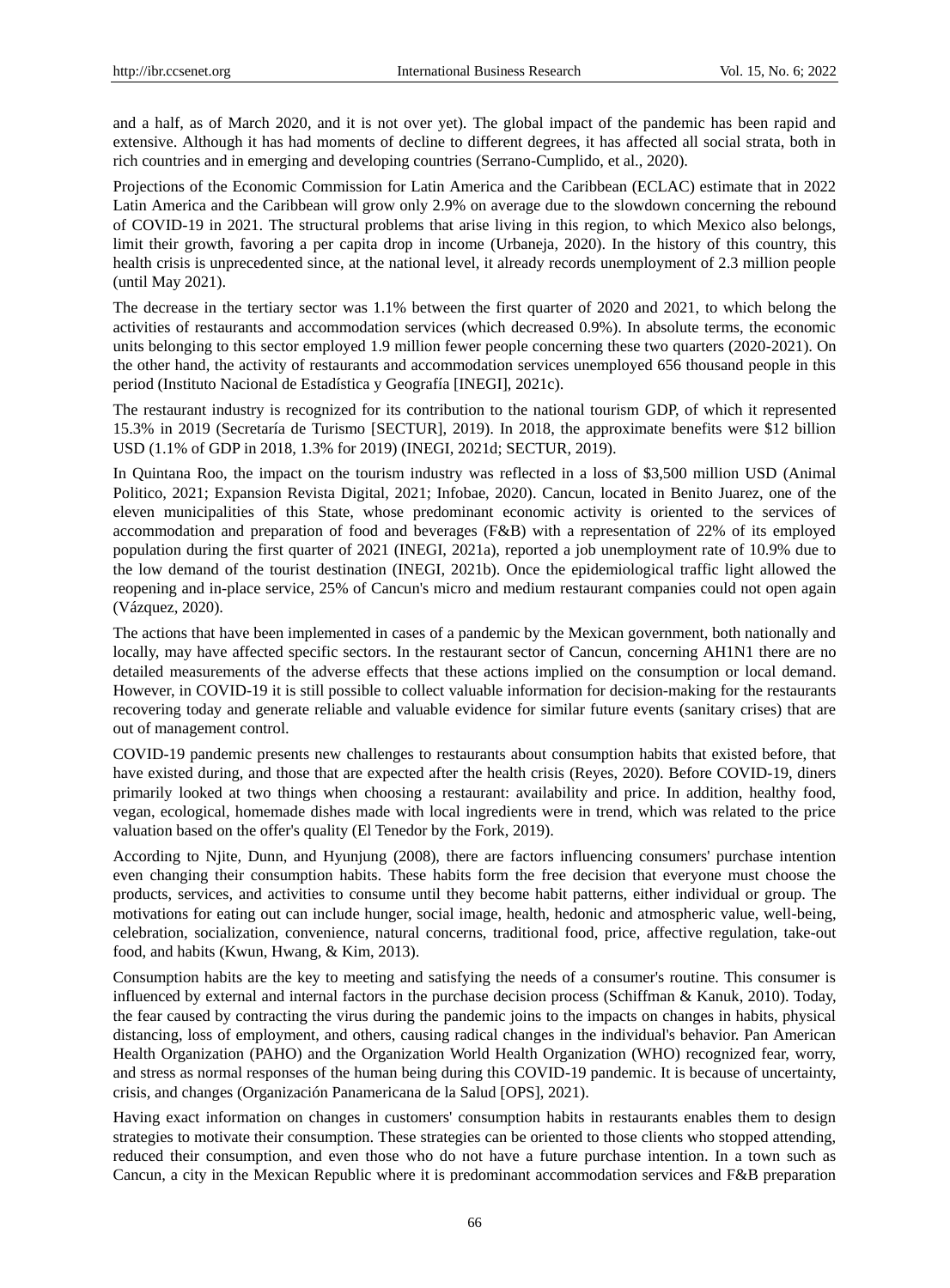activities as one of the principal economic activities (22.7% average from 2019 to date), according to national occupation and employment survey in Mexico (INEGI, 2019a; INEGI, 2020b; INEGI 2021c), it has even more importance.

In this context, this research aims to compare the restaurant customers' consumption habits before and during the COVID-19 pandemic in Cancun, from October 2020 to February 2021. In this study, the variable of consumption habits is analyzed in four dimensions; the individual behavior of the client about consumption in restaurants is named: during labor days (LD), with friends and family (FF), and for moments of socialization. Likewise, the leading causes and motivators that generate greater or lesser confidence in the current and potential local diner are reviewed.

# **2. Literature Review**

# *2.1 Previous Research of Sanitary Crisis in Restaurants in Mexico*

During the H1N1 pandemic, various economic losses were estimated in the Mexican restaurant industry. The vice president of the Cámara Nacional de la Industria de Restaurantes y Alimentos Condimentados (CANIRAC, National Chamber of the Restaurant and Seasoned Food Industry) declared that the decline in this industry could reach 3.5% one year after the health crisis began in 2009, and a total recovery growth would occur until 2012; however, the decrease was 17% in that year, and the monetary loss in 2010 reached 125 million USD (Notimex, 2010).

In 2014, a national market study interviewed 5 000 people in México between 25 to 65 years old to analyze restaurant diners' habits, tastes, and preferences. In this study, the respondents were asked about their preference for the place to consume prepared food and beverages, the most frequent type of service used, preferred type of food, factors that influenced their purchase intention, and their average spending on food consumption during the week. Those who showed that they preferred to go out to a restaurant were 67.5% (Mercawise, 2014).

In a study conducted by the CANIRAC, it was mentioned that the economic impact caused by the COVID-19 pandemic cannot yet be predicted. However, when analyzing the consumption trend of diners, pointed out that home delivery has increased the income of establishments by up to 25%. For this reason, the assumption was that the restaurants that would suffer the most significant loss would be the luxury ones due to the decrease of up to 80% in the average check (Vargas & Brennan, 2020).

According to Google data in its report "Mobility changes," since March 2020, a 45% decrease has been registered in Mexico in visits to restaurants, coffee shops, shopping centers, among other places, which has caused a 60% reduction in average spending (Konf  $\dot{\rm{b}}$ , 2021).

# *2.2 Consumption Habits*

Consumer behavior is perceived through the process they develop while looking for, using, or discarding a product that will satisfy their needs (Schiffman & Kanuk, 2010). During the decision-making process of purchasing, it is possible to identify what, where, how, how much, when, why to buy, and in which way costumer is influenced by his context: cultural (e.g., culture, subculture), social (e.g., reference group, family), personal (e.g., age, occupation, lifestyle), psychological (e.g. motivation, perception). Together, these characteristics stand for the buyer's behavior model (Armstrong & Kotler, 2008).

Consumption habits consist of the free decision that each person makes when choosing the products, services, and activities they wish to consume, becoming in habit patterns individually or in groups (Njite et al., 2008).

Diners' reviews are one reason to stop consuming in a restaurant, which are based on the experience during the visit to the establishment (Coquillat, 2020). Likewise, the threat that the customer perceives when making the decision to consume in a restaurant in times of pandemic is through the attitude or service offered in the establishment (Kim & Lee, 2020). Among the factors that shape the customer expectations are that the environment is clean and comfortable (Tuncer et al, 2020).

Additionally, the consumer's association with factors such as environment, price, attention, and diversity in the menu allows seeing a frequency of consumption in the establishment where these characteristics are found (Njite et al., 2008). Additionally, components of the service contribute to the well-being (health, nutrition, tranquility), and characteristics that influence the decision-making determine consumption habits (Ares, et al., 2013; Peters & Remaud, 2020).

Regarding the decisions of the management of the restaurants, they must be aware that consumer behavior will depend on the pleasure of eating and future goals on health. Besides, they should consider factors of individual difference (e.g., age, education, income, and even personality), which influence intertemporal preference and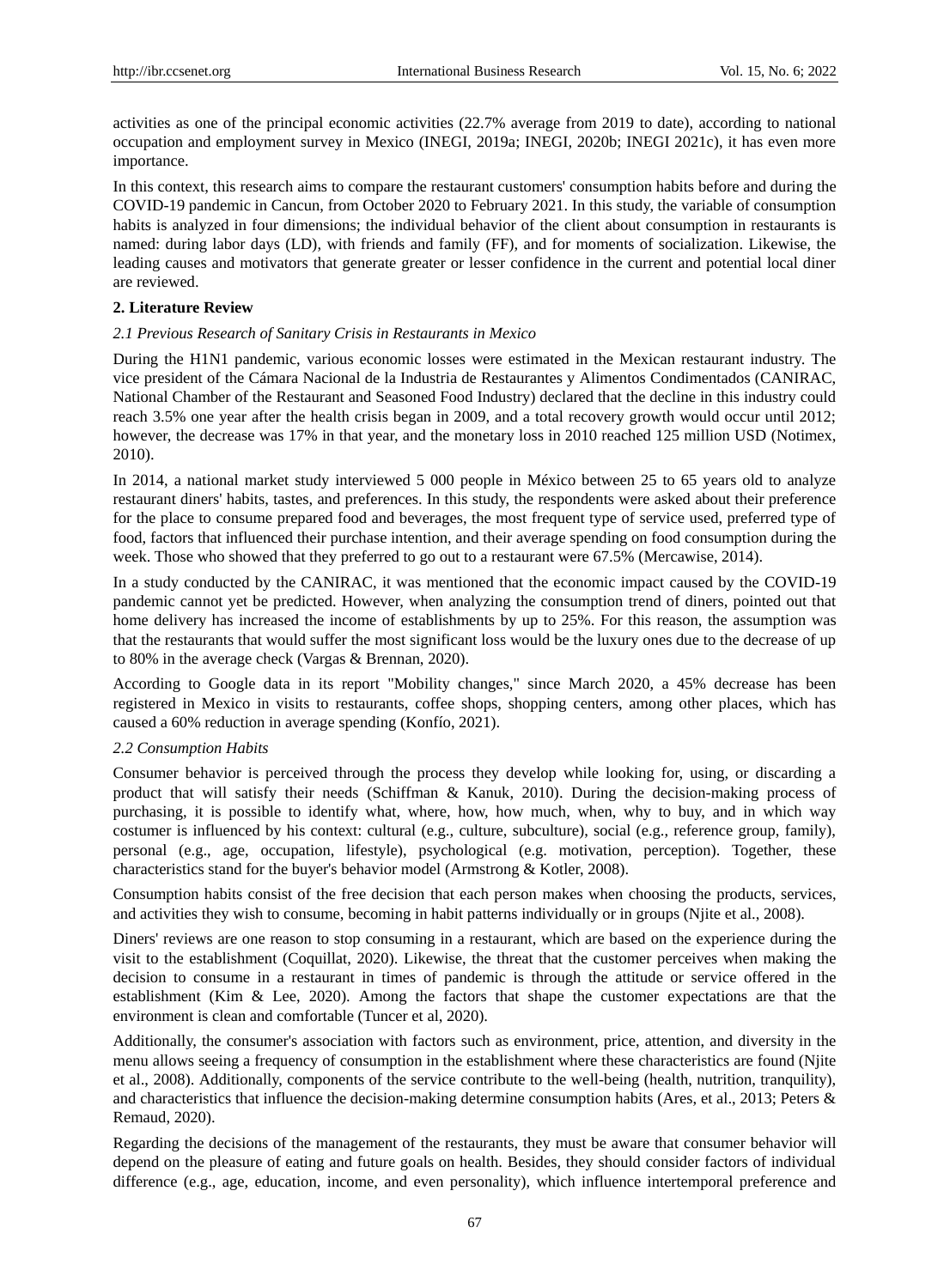decision-making in consumer habits (Gal, 2019).

Currently, consumption habits are based on the consumer's personality traits, time available, perspective, and health habits (Nystrand et al., 2020). This form of consumer attitudes and attachment to different attributes with different weights have implications for specialists to formulate the best strategies for perceiving a restaurant through its environment, employees, products, location, prices, and others. Hence, the restaurant, product, or brand need to understand consumers' attitudes of value (Njite et al., 2008).

# *2.3 Contextual Framework*

#### 2.3.1 COVID-19 in Numbers

The World Health Organization (WHO) classifies the global spread of a new disease as a pandemic (Fauci et al., 2020). For its official declaration, two criteria must be met: that the epidemic outbreak affects more than one continent and that the cases in each country are no longer imported but caused by community transmission (Pulido, 2020).

In 2020, a third of the world's population was subject to social distancing measures, intending to prevent the spread of the severe acute respiratory syndrome: coronavirus (SARS-CoV-2), better known as COVID-19 (Organización Mundial de la Salud [OMS], 2020b). It was on March 11th of the same year when the WHO declared COVID-19 a global pandemic due to the absence of a specific treatment or vaccine that would allow the reduction of mortality and infections (OMS, 2020a).

The first outbreak was shown in December 2019 in Wuhan, capital of Hubei province, in the People's Republic of China; most of the affected individuals were linked to workers from the Wuhan South China Seafood Wholesale Market (Chaolin et al., 2020).

The worldwide pandemic impact has been quickly extensive, and it continues to grow. It is mainly due to a standard route of infection, respiratory, through the rapid exchange of goods and people daily. The epidemic continues to spread worldwide in different evolutionary phases, with a constant rise in infections and deaths despite a declining lethality of the virus (Serrano-Cumplido et al., 2020).

At the beginning of December 2020, the registries added more than 67.9 million cases distributed in 254 countries and territories of the world, where the five most infected countries were: the United States, India, Brazil, Russia, and France. The WHO then estimated that at least 10% of the world's population had been infected (El Pa $\hat{\mathbf{s}}$ , 2020).

More than one year after the global pandemic declaration, the records of infections add up to about 173.4 million cases, 3.7 million deaths, and 2 139.4 million vaccines applied; it was in the United Kingdom where vaccination began in early December 2020 (Forbes México, 2020). Currently, the countries at the top of the list with the highest number of vaccines applied are China, with 777.8 million; the United States, with 301.6 million; and India, with 228 million (Johns Hopkins University & Medicine, 2021).

In Mexico, 2.9 million infections and 243,165 deaths were registered in August 2021. currently, COVID-19 infections are at the highest levels since the beginning of the pandemic due to the third wave of infections. The first wave of infections, on one side, was registered from February 2020 to June 2020; while the second wave was registered from July 2020 until June 2021; currently, the pandemic is in the third wave (Delta variant) (Reuters, 2021).

Quintana Roo is one of the states in Mexico that present a rise in infections compared to the rest of the federative entities. In August 2021, there were 46 704 positive cases, of which 3 411 ended in deaths. In Cancun, the numbers came to 25 444 cases, with 2 155 deaths, being the highest contagion record in the northern part of the state, since it represents 54.5% of the state number in infections and 63.2% in deaths (Gobierno del estado de Quintana Roo, 2021).

# 2.3.2 The Restaurant Industry vis-à-vis COVID-19

Foodservice refers to the marketing of F&B for immediate consumption, take-out, or home delivery. The establishments oriented to providing these services are classified into two sectors: commercial, which include restaurants (fast food, specialties, and healthy), catering, discotheques, and recreational establishments; and non-commercial outlets, where food is processed within hospitals, schools, military bases, and foodservice market (IMARC Group, 2020). Experts estimated that over half of restaurants would not survive (Serveson & Yaffe-Bellany, 2020).

The COVID-19 disease has remarkably modified the population's behavior patterns due to the limitations of social contact, public health, working remotely, and consumption of goods and services (OMS, 2020b). The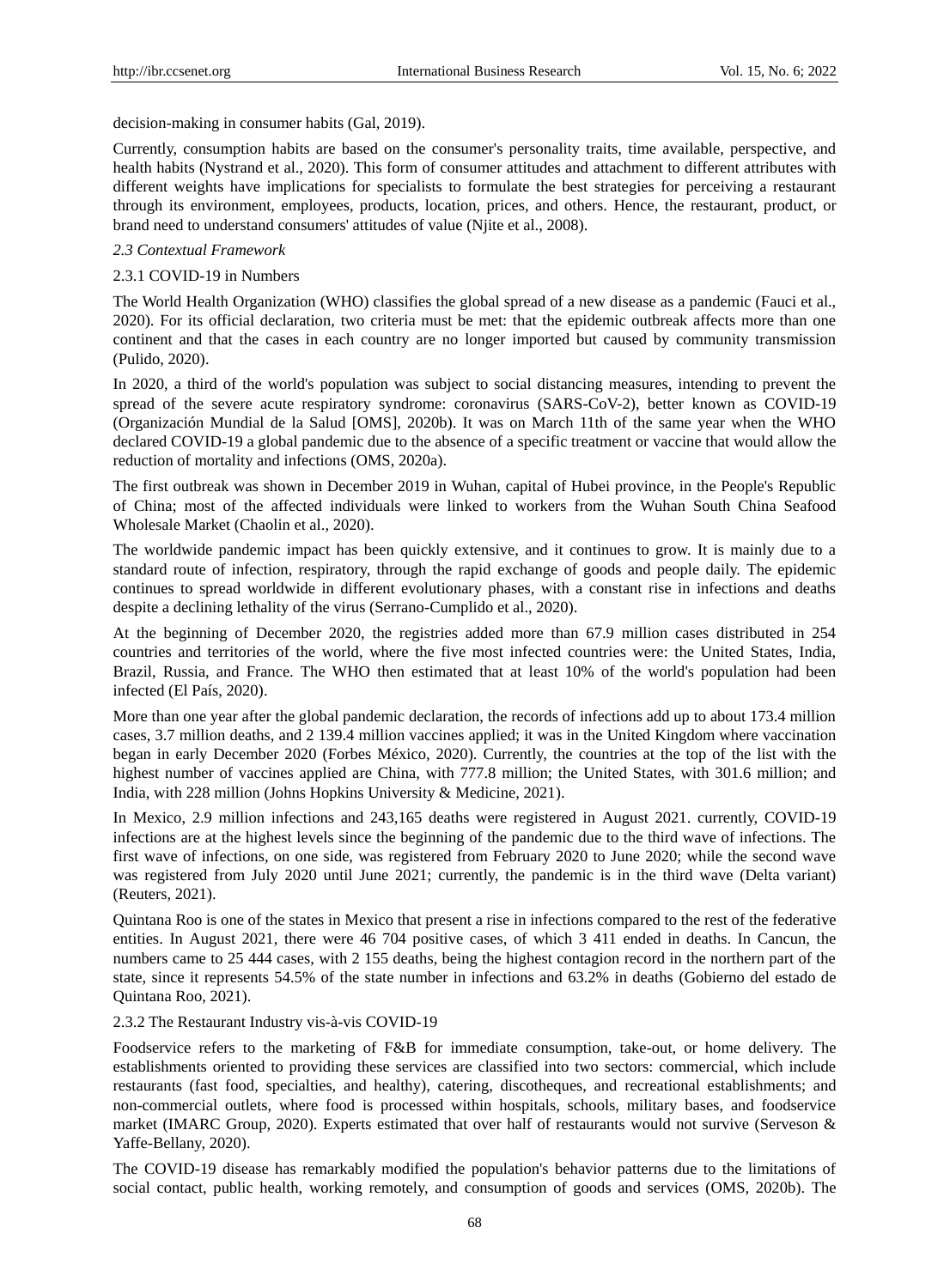restaurant sector registered one of the most significant impacts derived from changes in the population's lifestyle and food consumption due to the pandemic outbreak (Brizi & Biraglia, 2020). It includes protection and health security measures in food production and customer service in the restaurant (Mayasari et al., 2020).

Consumer confidence in prepared foods buying affected the restaurant industry, due to the uncertainty of the diner regarding sanitary measures or the activation of the traffic lights of the location where the restaurant of their choice (INEGI, 2019b). These changes caused the restaurant sector to focus on a home delivery system, using virtual platforms or mobile applications that allowed it to get closer to the customer. Also, they renewed its menu, adding products with a high nutritional level (Amicarelli & Bux, 2020; Ataguba et al., 2020). Another strategy implemented was distributing the physical space in the room (considering the epidemiological traffic light) to guarantee a safe environment inside and outside the restaurant during the consumption of the products (Dube et al., 2020).

Since March 2020, Deloitte has been collecting data and analyzing the shifts in the current consumer mindset to explore the potential implications for the world derived from the pandemic COVID-19. In this Global State of the Consumer Tracker, various countries can examine consumer priorities, purchase behaviors, preferences, and spending decisions. Some of the variables concerning to restaurant industry are safety and financial sentiment for going to a restaurant, restaurants' take-out, intended purchase channel, and consumer perception of pricing changes in a restaurant (Deloitte, 2021).

Home delivery service in these times has been a lifesaver for restaurants, as it allows continuing with the production of dishes for home distribution (García, 2020). Furthermore, the customer checks the menu, the payment methods, and the delivery time supported by various available means such as the mobile application, chat or establishments platforms, and the traditional telephone line (ATV Noticias, 2020). The lack of these alternatives in the restaurant service offered can make it think it is closed or overlook its services (Gomes de Freitas & Stedefeldt, 2020; Leone et al., 2020).

However, not everything is favorable for these suppliers since home delivery services are expensive and impact profit margin reduction (Gomes de Freitas & Stedefeldt, 2020; Leone et al., 2020). Although this strategy has temporarily made it possible to keep business activity afloat within the sector, most local restaurants did not have the financial capacity to survive, causing massive layoffs and closures (Redman, 2020).

2.3.3 Restaurant Industry in Cancun, Quintana Roo

In Mexico, according to the CANIRAC there are just over 500,000 economic units registered as temporary accommodation and F&B preparation services. 97% belong to the F&B preparation services subsector (Cámara Nacional de la Industria de Restaurantes y Alimentos Condimentados [CANIRAC], 2020).

In 2021, the history of the F&B establishments is different, 30% have closed and 50% of the open establishments do not have enough income to stay afloat (INEGI, 2021b). In 2020, this industry had a reported annual growth rate of 4.5%, contributing 30.9% of the economic units; and 19.4% of employment (CANIRAC, 2020). In the 2019 Economic Census, it was reported that 15.3% of tourism GDP and 1.3% of national GDP came from the restaurant industry (INEGI, 2019b).

In 2019, income from this sector represented 1.1% of the country's GDP and 2.2% of intermediate consumption, concentrating more than a quarter of economic units to the provision of private services; this placed the service sector as the second-largest employer nationwide (INEGI, 2021d).

According to the Economic Census (INEGI, 2021d), in Quintana Roo, there are 8 212 restaurants; all these economic units achieved 61.6% occupancy in the first quarter of 2021. Then the economically active population is 47 842 employees.

By 2020, in Cancún there was a total of 3 000 restaurants (V ázquez, 2020), 500 were tourist category (Tripadvisor, 2021), and 2,500 offered their services in the metropolitan area. During the pandemic, due to regulation indications, it was estimated that 95% closed for in-place service but continued to provide the service through digital platforms and/or home delivery (V ázquez, 2020).

During the period from January to March 2021, the job unemployment rate was 10.9% due to the low demand of the tourist destination, causing a labor informality rate of 43.7% (INEGI, 2021b). Additionally, the occupancy rate in the tertiary sector was 84.3%, behavior that has been remarkably similar in the two previous homologous quarters (84.5%, in 2020, and 84.9%, in 2019) (INEGI, 2019a; INEGI, 2020b).

In this destination, the employment rate between the service and commercial sectors also favored the first quarter: from January to March 2021; it was 76% in service and 24% in commerce (INEGI, 2021a). This distribution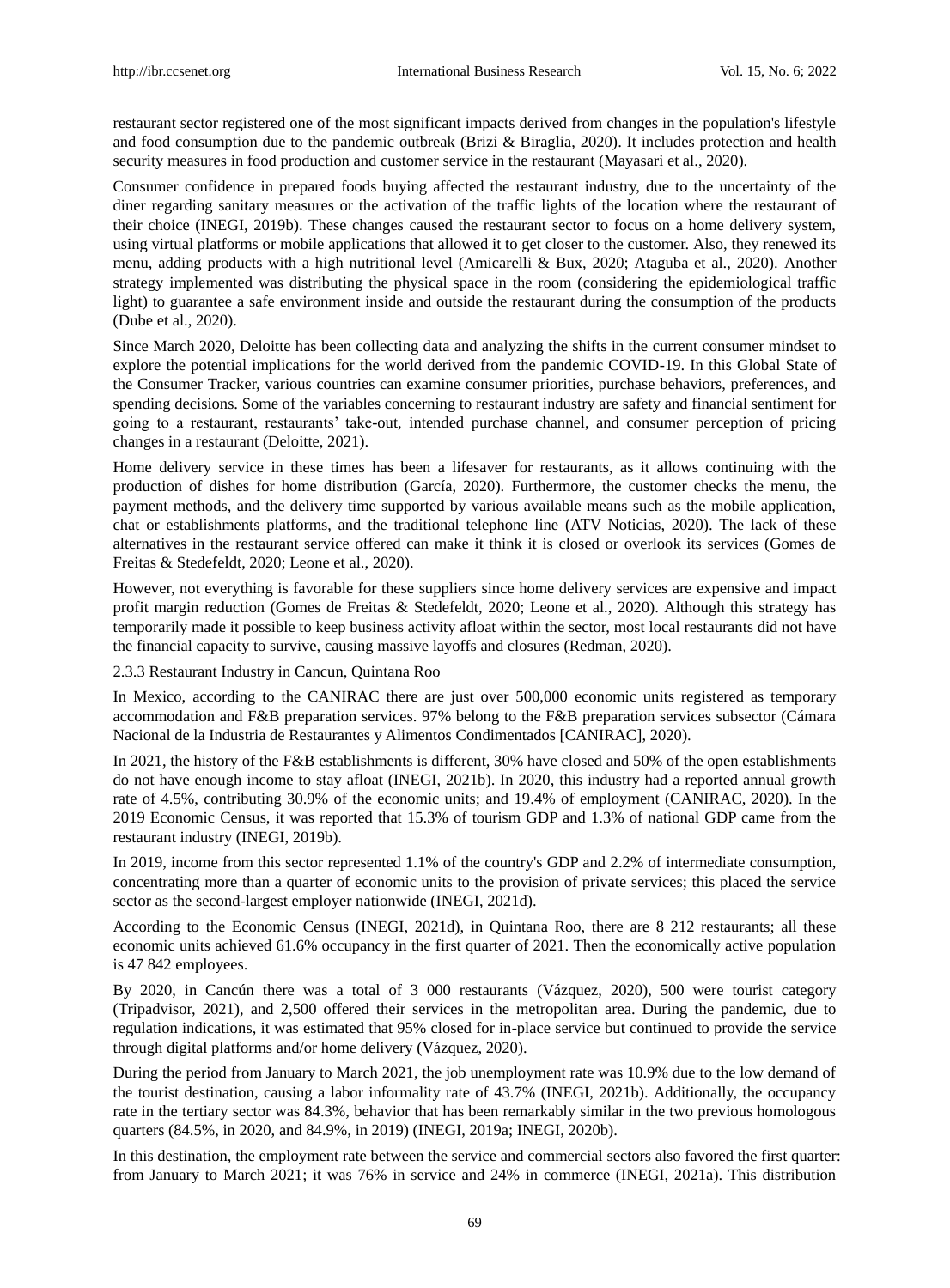varied against the homologous quarters of 2020 and 2019 since it was 79% in service, 21% in commerce, equally (INEGI, 2019a; INEGI, 2020b).

Likewise, it is known that accommodation and F&B services are the predominant sector of economic activity in this city, as it stands for 22% of the total (INEGI, 2021a); This distribution also varied about the two homologous quarters of 2020 and 2019, when it was 23.2% (INEGI, 2019a; INEGI, 2020b).

# **3. Method**

This research had a quantitative approach, which considers that knowledge should be objective and that it is generated from a deductive process (Hernández et al., 2014) in which, through numerical procedures and inferential statistical analysis, the formulated hypothesis would be tested (Monroy & Nava, 2018).

The scope was correlational to determine the degree of association between variables (Bernal, 2010) and the probability of occurrence of various events (Pérez et al., 2020) related to the consumption habits of the target population of current and potential diners in Cancun restaurants before and during the COVID-19 pandemic.

The non-experimental cross-sectional design obeyed the fact that the phenomenon would only be observed in its natural environment and then analyzed (Mata, 2020), applying the empirical method to collect the necessary observations of the subjects under study. The target population was Cancun residents of legal age, with a job or who had been working in recent months, and who had the habit of consuming in restaurants in the city.

The sampling was probabilistic by clusters since the list of the target population, which was large and dispersed throughout the city, was unknown (Tamayo, 2001). This selection was made in two stages: the initial sampling gathered 928 elements. Subsequently, a random sample was selected from this totality of records (n=661), considering the variable age range to avoid bias in the results. This sample size was defined with a confidence level of 95% and a margin of error of 3.7%.

The instrument for collecting data was a self-administered online questionnaire of 31 items, see Table 17 (Appendix section), with an average administration time of about 15 minutes. The reliability index used to estimate the homogeneity of the items in the instrument was Cronbach's Alpha (Dos Santos, 2017), resulting in .7; the instrument used retained quality and precision, allowing the content validity to be obtained (Tobón et al., 2018).

The survey was conducted from October 2020 to February 2021. The surveyors selected the elements through their most accessible electronic media or in nearby geographic areas where they could be contacted under safe conditions for health. The questionnaire was delivered via a link to the GoogleForms.v.365 platform, ensuring the confidentiality of the subjects' data.

The variables under study were five: (a) sociodemographic profile, composed of gender, marital status, age, having children, and level of education; (b) work profile, which considered work status, type of organization where they work, level of monthly family income; (c) restaurant consumption habits, composed of four dimensions which were frequency of consumption, size of the accompanying group, spend per person, and preferred type of restaurant. This variable was probed at two different moments in the same subject: previous (PP) and during or currently (DP) the pandemic, as well as they were asked when using restaurants with individual attendance during labor days (LD) or accompanied by friends and family (FF); (d) purchase motivators, which was composed of three dimensions such as their ongoing decision to consume in restaurants, the reasons why customers stopped using these eating places, and the reasons that bring about confidence or distrust regarding restaurants, and (e) purchase intention, also composed of three dimensions, their position on going back to restaurants, time to return to these places, and actions they should perceive from the restaurant service provider to feel motivated to consume.

The statistical processing of data was conducted with SPSS v.20 software to elaborate contingency tables and hypothesis tests; Microsoft Excel v.365 spreadsheets supported elaborating tables and graphs for the visual presentation.

Analysis of results of the variables related to consumption habits was subjected to nonparametric methods for related samples, with a significance level ( $\alpha$ ) of 0.05. The Wilcoxon signed-rank test was applied to validate significant differences between ordinal and interval variables PP and DP. The hypothesis formulation was as follows (Berlanga & Rubio, 2012):

$$
H_0: \pi = 0.5
$$

$$
H_a: \pi \neq 0.5
$$

Where  $H_0$  = null hypothesis stating no change in the variables PP and PD.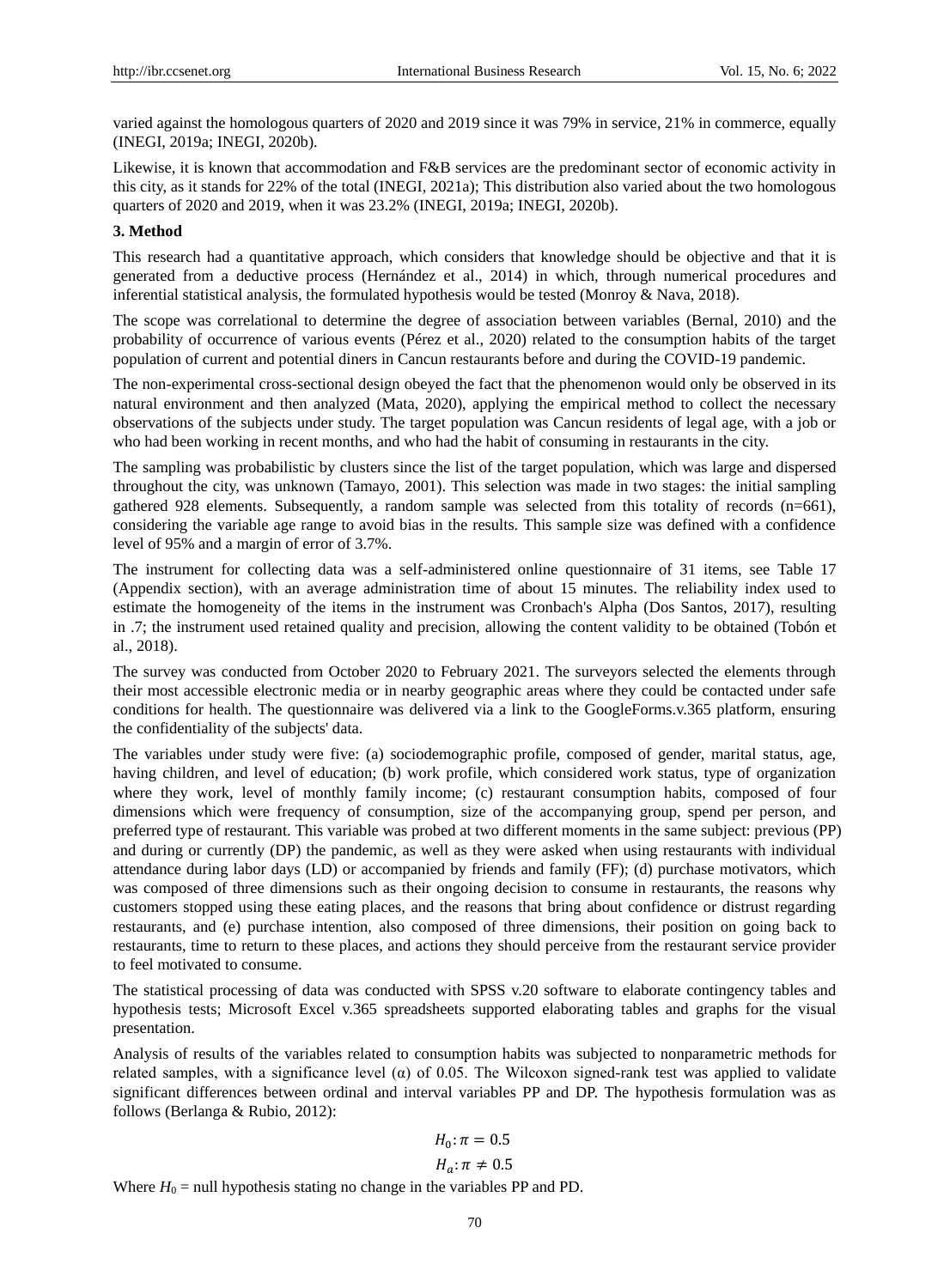$H_a$  = alternative hypothesis that asserts a change in the variables PP and PD.

 $\pi$  = proportion of the population that has the desired characteristic.

McNemar's test was applied to the dichotomous variables (TypeLDPP, TypeLDDP, TypeFFPP, TypeFFDP) for the following hypothesis (Visauta, 2007):

$$
H_0: p_1 = p_2
$$
  

$$
H_a: p_1 \neq p_2
$$

Where  $H_0$  = null hypothesis states that the difference between the proportions of the variables PP and PD is zero.

 $H<sub>a</sub>$  = alternative hypothesis states that the difference between the proportions of the variables PP and PD is different from zero.

 $p_1$  = proportion of the population that has the desired characteristic.

 $p_2$  = proportion of the population against which  $p_1$  is compared.

Spearman's rank correlation was used to correlate variables because the association was set up between ordinal data (Sweeney et al. 2016). That is, if a sample correlation coefficient by ranks (rs) close to  $\pm 1$  was obtained, a strong positive or negative linear association between the variables would be appreciated, respectively. The hypothesis formulation was as follows:

$$
H_0: \rho_s = 0
$$
  

$$
H_a: \rho_s \neq 0
$$

Where  $H_0$  = null hypothesis states that both variables under analysis have no relationship between their ranges.

 $H_a$  = alternative hypothesis states that both variables under analysis have a relationship between their ranges.

 $\rho_s$  = Spearman's correlation coefficient.

The decision rule for the hypothesis tests was to reject Ho if *p*-value<0.05.

# **4. Results Analysis**

The results are displayed in the following order: the sociodemographic and occupational profile of the subject under analysis derived from a sample of 661 respondents; the changes in restaurant consumption habits PP and DP, concerning individual attendance in restaurants, and with FF; at last, their purchase motivators and purchase intention.

# *4.1 Sociodemographic and Employment Profile*

The percentage distributions of the eight dimensions considered for the respondent's sociodemographic, and occupational profile are the following:

The sample was equally distributed between men and women; 46.1% of them were single, and one third (33%) were married; the age distribution, by ranges, was not symmetrical, since almost two thirds (64.1%) were under 40 years of age, which resulted in the mean age of 33.8 years. As for children, almost half (48.4%) do not have any; of the respondents who do report having children, they have an average of 2 children. Finally, most of these subjects have completed high school (28.9%) or college (38.7%), see Table 1.

Table 1. Sociodemographic profile

| <b>VARIABLE</b>              |                 |                         |                              |                         |                         | PERCENTAGES<br>DISTRIBUTION |                               |                             |                          |                   |                  |
|------------------------------|-----------------|-------------------------|------------------------------|-------------------------|-------------------------|-----------------------------|-------------------------------|-----------------------------|--------------------------|-------------------|------------------|
| Gender                       |                 | Man<br>50.7%            |                              |                         |                         |                             | Woman<br>49.3%                |                             |                          |                   |                  |
| <b>Marital</b><br>status     |                 | Married<br>33.0%        |                              | Divorced<br>5.3%        |                         |                             | Single<br>46.1%               | Unmarried<br>13.0%          |                          |                   | Widowed<br>2.6%  |
| Age<br>(vears old)           | $~<$ 20<br>9.2% | 16.3%                   | $20 - 24$ $25 - 29$<br>15.6% | $30 - 34$<br>14.2%      | $35 - 39$<br>8.8%       | $40 - 44$<br>12.6%          | $45 - 49$<br>11.2%            | $50 - 54$<br>6.7%           | $55 - 59$<br>2.9%        | $60 - 64$<br>1.7% | >64<br>0.9%      |
| Family<br>(# of descendants) |                 | 0<br>48.4%              |                              | 1<br>13.5%              |                         | 2<br>22.1%                  |                               | 3<br>10.1%                  |                          | 4<br>4.1%         | 5<br>1.8%        |
| Level of<br>education        |                 | No<br>education<br>0.3% | Primary<br>3.0%              | Secon-<br>dary<br>11.5% | High<br>school<br>28.9% | Techni-<br>cal<br>11.5%     | Bachelor's<br>degree<br>38.7% | Truncated<br>career<br>0.5% | Post<br>graduate<br>5.4% |                   | Studying<br>0.2% |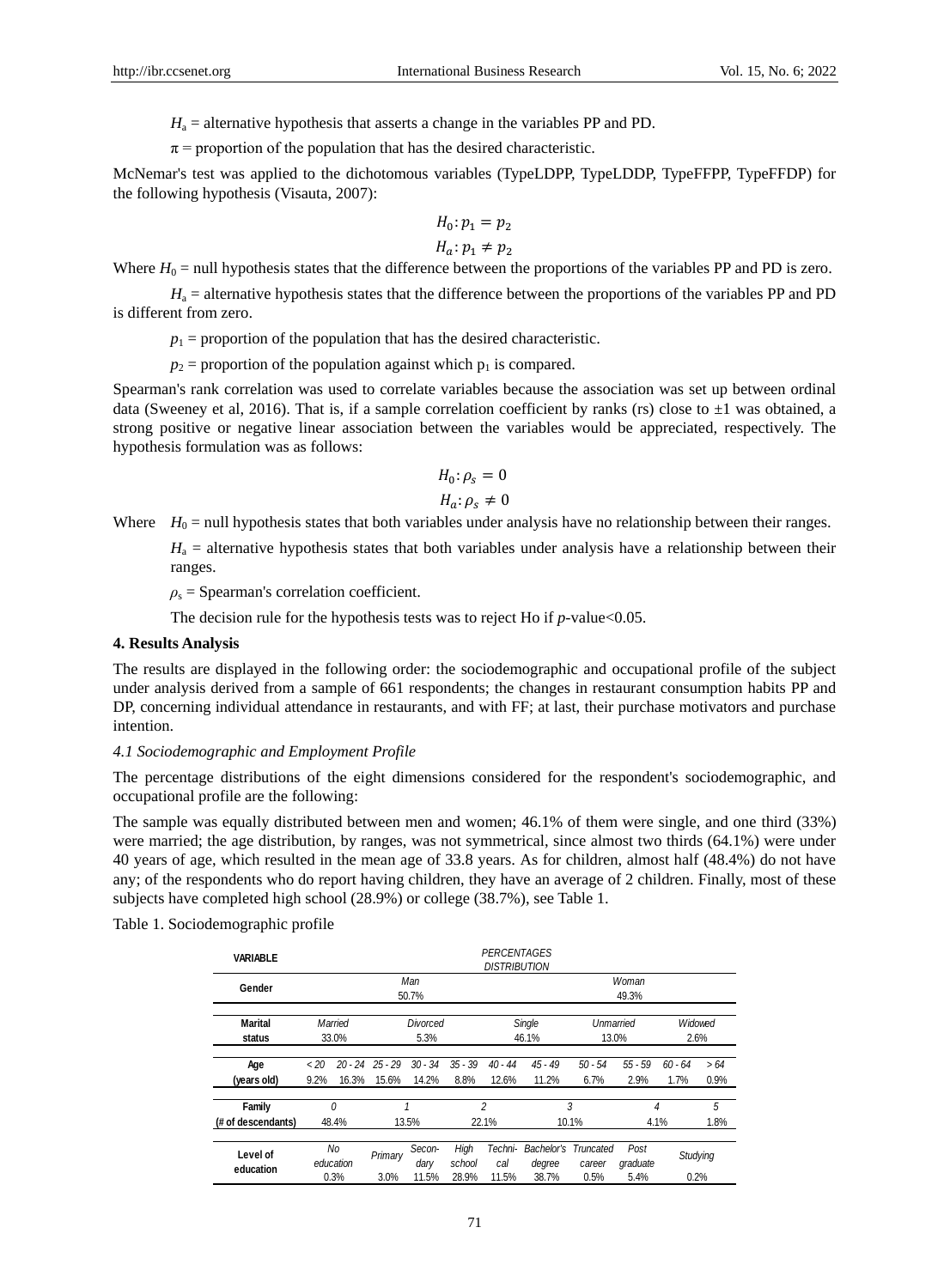In the work environment, 74.7% are active, the lowest proportion is on labor suspension (10.3%), employers intend to rehire them once the situation is reestablished. Those unemployed (15%) have been considered in this sample because they did have a job before the pandemic began. Those who are part of a private company account for 70%. Finally, the level of monthly household income was remarkably similar in representation among the mid ranges, between 135 USD and less than 1,750 USD (together accounting for 84.6% of the representation). The household income contains all household members (including wages supplemented by tips), see Table 2.

# Table 2. Occupational profile

| <b>VARIABLE</b> |                              | PERCENTAGES<br><b>DISTRIBUTION</b> |                 |                 |                 |                      |
|-----------------|------------------------------|------------------------------------|-----------------|-----------------|-----------------|----------------------|
| Labor           | On temporary layoff<br>10.3% |                                    |                 | No<br>15.0%     | Yes<br>74.7%    |                      |
|                 |                              |                                    |                 |                 |                 |                      |
| TOrganizati     |                              | Entrepreneur                       |                 | Private         |                 | Public               |
| on              |                              | 0.8%                               |                 | 70.0%           |                 | 29.3%                |
|                 |                              |                                    |                 |                 |                 |                      |
| Income          | Not<br>income                | 135 or less                        | $135.1 - 340.0$ | $340.1 - 580.0$ | 580.1 - 1.750.0 | More than<br>1,750.0 |
| (USD)           | 4.5%                         | 10.6%                              | 29.5%           | 28.5%           | 26.6%           | 4.8%                 |

#### Table 3. Hypothesis tests with non-parametric methods

|  | Wilcoxon signed-rank test |
|--|---------------------------|
|--|---------------------------|

#### **Contrast statistics<sup>a</sup>**

|                 | ConsLDDP -<br>ConsLDPP | ClientLDDP -<br><b>ClientLDPP</b> | SpendLDDP -<br><b>SpendLDPP</b> | ConsFFDP -<br>ConsFFPP | ClientFFDP -<br><b>ClientFFPP</b> | SpendFFDP -<br><b>SpendFFPP</b> |
|-----------------|------------------------|-----------------------------------|---------------------------------|------------------------|-----------------------------------|---------------------------------|
|                 | $-13.469^{\circ}$      | $-10.610^{b}$                     | $-6.813^{D}$                    | $-16.366^{\circ}$      | $-15.164^{\circ}$                 | $-12.258^{b}$                   |
| Asymptotic Sig. | .000                   | .000                              | .000                            | .000                   | .000                              | .000                            |
| (bilateral)     |                        |                                   |                                 |                        |                                   |                                 |

.453<sup>c</sup>

a. Wilcoxon signed-rank test b. Based on positive ranks.

**McNemar test**

| munvillai ww                     |                               |                                  |                          |                           |  |  |  |
|----------------------------------|-------------------------------|----------------------------------|--------------------------|---------------------------|--|--|--|
| Contrast statistics <sup>a</sup> |                               |                                  |                          |                           |  |  |  |
|                                  | <b>TypeLDPP Fond</b><br>asand | TypeLDPP<br><b>FoodTruck and</b> | TvpeLDPP<br>ShoppingMall | TypeLDPP<br>Cafeteria and |  |  |  |
|                                  | <b>TypeLDDP Fond</b>          | TvpeLDDP                         | and TypeLDDP             | TypeLDDP                  |  |  |  |
|                                  | as                            | <b>FoodTruck</b>                 | ShoppingMall             | Cafeteria                 |  |  |  |
| N                                | 661                           | 661                              | 661                      | 661                       |  |  |  |
| Chi-squared <sup>b</sup>         | 35.062                        | 4.491                            | 63.362                   | 9.011                     |  |  |  |
| Asymptotic Sig.                  | .000                          | .034                             | .000                     | .003                      |  |  |  |
| Exact Sig. (bilateral)           |                               |                                  |                          |                           |  |  |  |
|                                  |                               |                                  |                          |                           |  |  |  |

a. McNemar test

b. Correction for continuity<br>c. Binomial distribution has been used.

| Contrast statistics <sup>a</sup> |                     |                 |                       |               |  |  |  |
|----------------------------------|---------------------|-----------------|-----------------------|---------------|--|--|--|
|                                  | TypeLDPP            | TypeLDPP        | TypeLDPP              | TypeLDPP      |  |  |  |
|                                  | <b>FastFood and</b> | Casual and      | <b>FineDining and</b> | Others and    |  |  |  |
|                                  | TypeLDDP            | <b>TypeLDDP</b> | <b>TypeLDDP</b>       | TypeLDDP_     |  |  |  |
|                                  | FastFood            | Casual          | <b>FineDining</b>     | <b>Others</b> |  |  |  |
| N                                | 661                 | 661             | 661                   | 661           |  |  |  |
| Chi-Square <sup>b</sup>          | 10.458              | 48.167          |                       |               |  |  |  |
| Asymptotic Sig.                  | .001                | .000            |                       |               |  |  |  |

**Exact Sig. (bilateral)** .017<sup>c</sup> a. McNemar test

b. Correction for continuity

c. Binomial distribution has been used.

| Contrast statistics <sup>a</sup> |                                                     |                      |                 |                 |  |  |  |  |
|----------------------------------|-----------------------------------------------------|----------------------|-----------------|-----------------|--|--|--|--|
|                                  | <b>TypeFFPP</b><br>TypeFFPP<br>TypeFFPP<br>TypeFFPP |                      |                 |                 |  |  |  |  |
|                                  | Fondas and                                          | <b>FoodTruck and</b> | Plazas and      | Cafeteria and   |  |  |  |  |
|                                  | <b>TypeFFDP</b>                                     | <b>TypeFFDP</b>      | <b>TvpeFFDP</b> | <b>TypeFFDP</b> |  |  |  |  |
|                                  | <b>Fondas</b>                                       | <b>FoodTruck</b>     | <b>Plazas</b>   | Cafeteria       |  |  |  |  |
| N                                | 661                                                 | 661                  | 661             | 661             |  |  |  |  |
| Chi-Square <sup>b</sup>          | 26.426                                              | 15,836               | 78.720          | 11.066          |  |  |  |  |
| Asymptotic Sig.                  | .000                                                | .000                 | .000            | .001            |  |  |  |  |
| Exact Sig. (bilateral)           |                                                     |                      |                 |                 |  |  |  |  |
| a. McNemar test                  |                                                     |                      |                 |                 |  |  |  |  |

b. Correction for continuity c. Binomial distribution has been used.

**Estadísticos de contraste<sup>a</sup>**

|                         | <b>TypeFFPP</b>                             | TvpeFFPP                                | <b>TypeFFPP</b>                                               | TypeFFPP                                       |  |
|-------------------------|---------------------------------------------|-----------------------------------------|---------------------------------------------------------------|------------------------------------------------|--|
|                         | FastFood and<br><b>TypeFFDP</b><br>FastFood | Casual and<br><b>TypeFFDP</b><br>Casual | <b>FineDining and</b><br><b>TypeFFDP</b><br><b>FineDining</b> | Others and<br><b>TypeFFDP</b><br><b>Others</b> |  |
| N                       | 661                                         | 661                                     | 661                                                           | 661                                            |  |
| Chi-Square <sup>b</sup> | 43.751                                      | 93.845                                  | 21.780                                                        |                                                |  |
| Asymptotic Sig.         | .000                                        | .000                                    | .000                                                          |                                                |  |
| Exact Sig. (bilateral)  |                                             |                                         |                                                               | .500 <sup>c</sup>                              |  |

a. McNemar test b. Correction for continuity

c. Binomial distribution has been used.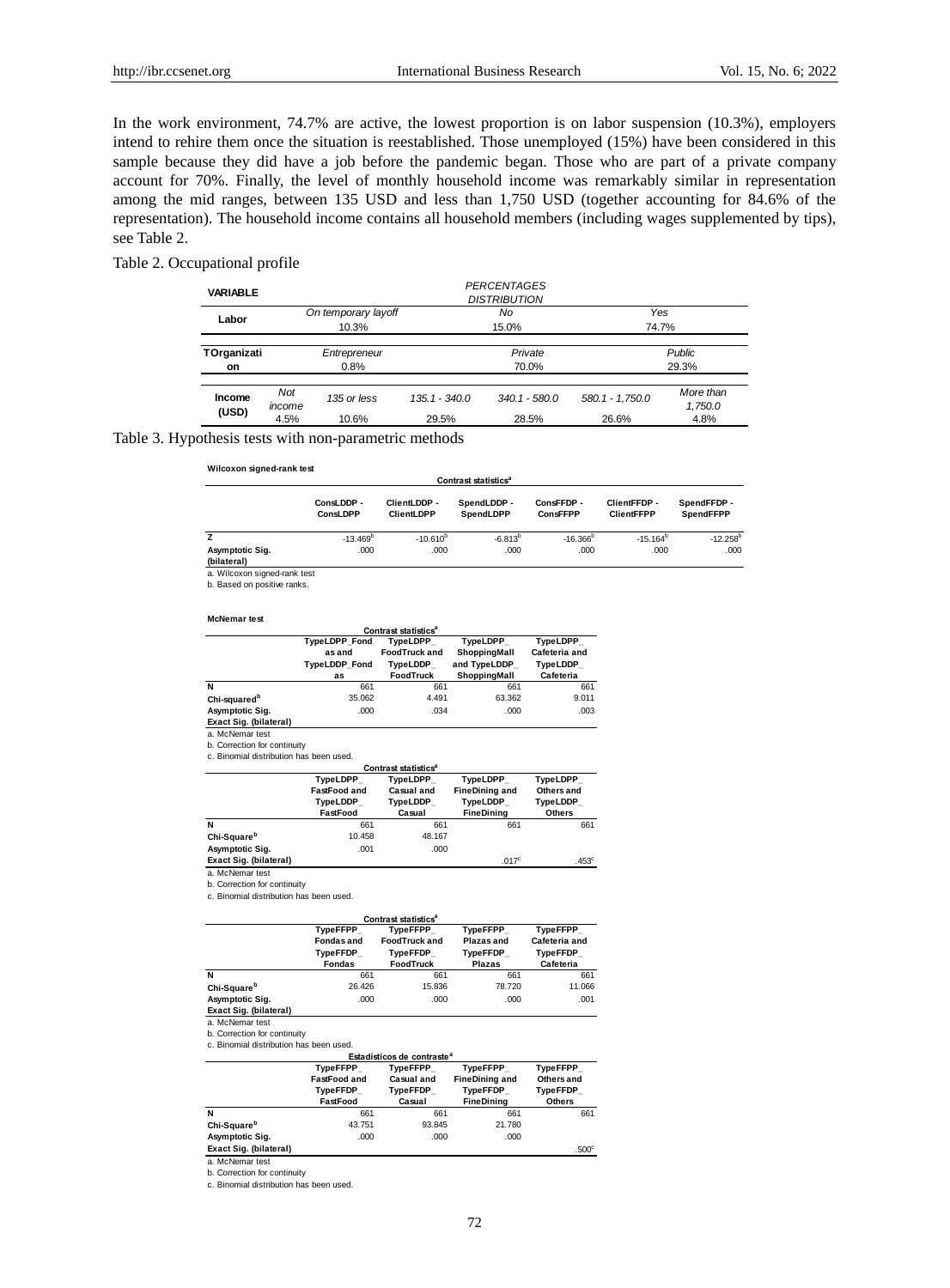# *4.2 Hypothesis Tests*

Hypothesis tests' results for the association of the dimensions of the variable change in consumption habits are displayed in Table 3.

Overall, each of the desired associations presented a significant difference, which made it possible to compare all the associations proposed, except for the Others recollected for TypeLDPP\_Others and TypeLDDP\_Others; TypeFFPP\_Others and TypeFFDP\_Others.

# *4.3 Individual Consumption Habits during Labor Days*

This variable was probed at two different times for the same subjects, as individual behavior during LD, when they were using restaurants PP, and ongoing use of these establishments DP. The dimensions of this variable included frequency of consumption (ConsLD), size of the accompanying group (ClientLD), consumption expenditure per person (SpendLD), and preferred type of restaurant (TypeLD).

It is to say that the collection of SpendLD was made in Mexican pesos. For presentation purposes, an exchange rate of \$20 per 1 USD was used, the average reference exchange rate from January to November 2021.

In the case of ConsLD in restaurants, non-consumers increased by just over 15 percentage points: one-fifth reported not consuming PP, which increased to 36.2%. Also, those who consume alone increased by registering 14.7 percentage points, akin to the earlier group of non-consumers. On the other hand, attending with more people decreased. The average consumption decreased from 2.5 occasions per week to 1.7, considering those who told that they continue to consume or used to consume PP, see Table 4.

Table 4. Frequency of consumption in restaurants with individual attendance during labor days, before and during the pandemic

| Consumption in labor days<br>(ocassions/week) | <b>Previous</b><br>pandemic | During<br>pandemic | <b>Difference</b> |
|-----------------------------------------------|-----------------------------|--------------------|-------------------|
| ConsLD                                        | ConsLDPP                    | ConsLDDP           |                   |
| I did/do not consume                          | 20.7%                       | 36.2%              | 15.4%             |
|                                               | 25.0%                       | 39.6%              | 14.7%             |
| 2                                             | 18.8%                       | 12.6%              | $-6.2%$           |
| 3 or more                                     | 35.6%                       | 11.6%              | $-23.9%$          |
| TOTAL                                         | 100.0%                      | 100.0%             | 0.0%              |
|                                               |                             |                    |                   |
| Average                                       | 2.5                         | 17                 | 0.8               |

The size of the accompanying group (ClientLD) was also analyzed as a dimension of their behavior. The group considered in this conduct may be composed of coworkers since it does not include friends or family members to socialize in a moment of leisure. More people chose to attend restaurants individually; the percentage increase in this event was the highest among all comparisons (14%). Likewise, the group size greater than three people, including the respondent, decreased by almost 13 percentage points. The average group size varied little, from 3.2 to 2.9; this average did not consider the number of individuals who reported attending alone, see Table 5.

Table 5. Size of the group attending/attending restaurants during labor days, before and during the pandemic

| <b>Client</b><br>(pax per group)<br><b>ClientLD</b> | <b>Previous</b><br>pandemic<br><b>ClientLDPP</b> | <b>During</b><br>pandemic<br><b>ClientLDDP</b> | <b>Difference</b> |
|-----------------------------------------------------|--------------------------------------------------|------------------------------------------------|-------------------|
| Alone                                               | 13.9%                                            | 27.9%                                          | 14.0%             |
| 2                                                   | 30.3%                                            | 34.8%                                          | 4.5%              |
| 3                                                   | 25.4%                                            | 19.6%                                          | $-5.8%$           |
| 4 or more                                           | 30.3%                                            | 17.7%                                          | $-12.7%$          |
| <b>TOTAL</b>                                        | 100.0%                                           | 100.0%                                         | 0.0%              |
| Average                                             | 3.2                                              | 2.9                                            | 0.3               |

The third dimension of this variable was consumption expenditure per person (SpendLD). Table 6 shows this distribution, but there were no relevant changes. The SpendLD average ranged from 9.9 USD PP to 9.0 USD DP.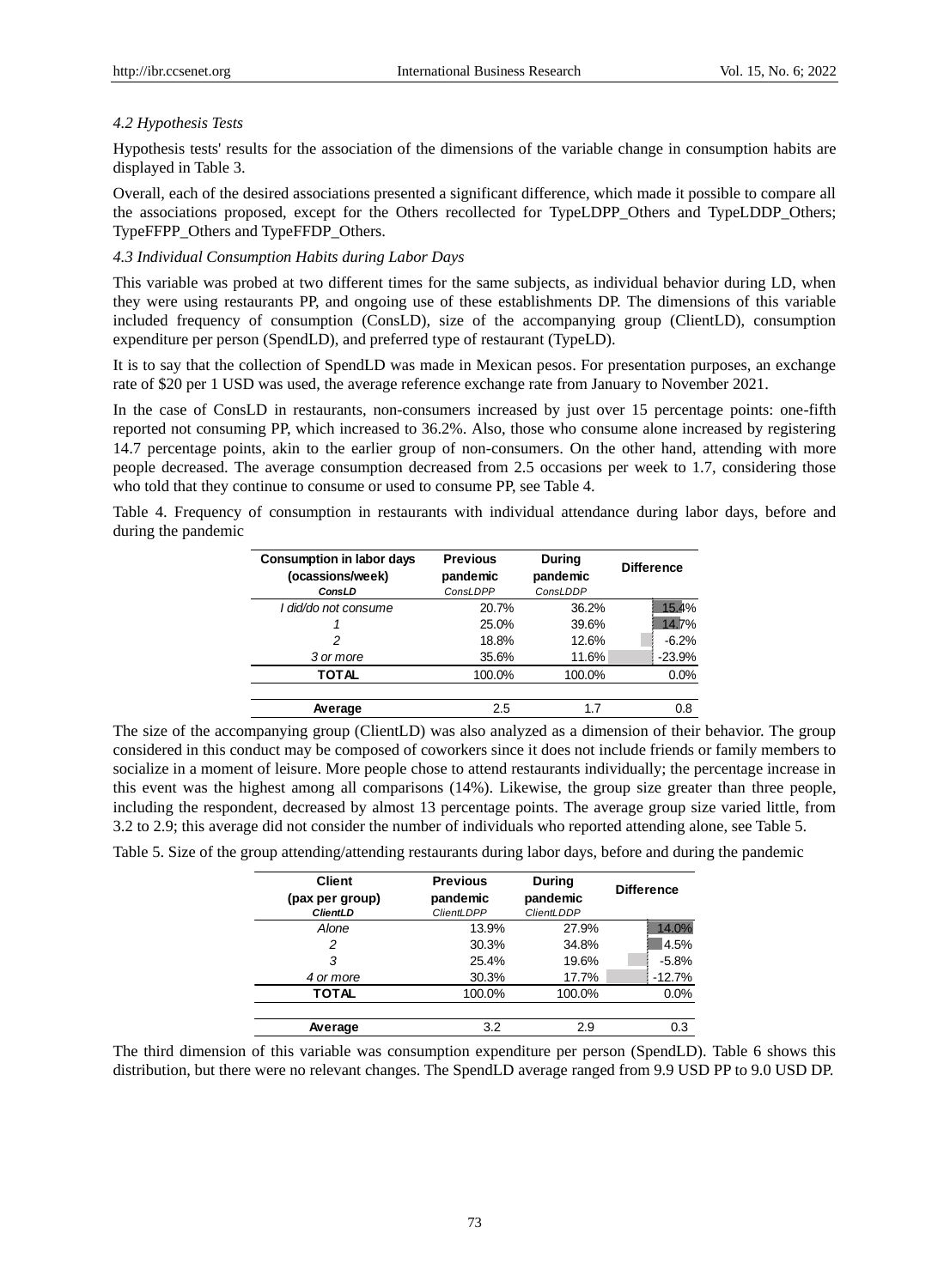| Spend<br>(USD) | <b>Previous</b><br>pandemic | <b>During</b><br>pandemic | <b>Difference</b> |
|----------------|-----------------------------|---------------------------|-------------------|
| SpendLD        | SpendLDPP                   | SpendLDDP                 |                   |
| 7.5 or less    | 45.8%                       | 52.2%                     | 6.4%              |
| 7.6 to $15$    | 35.9%                       | 32.9%                     | $-3.0%$           |
| More than 15   | 18.3%                       | 14.9%                     | $-3.4%$           |
| TOTAL          | 100.0%                      | 100.0%                    | 0.0%              |
|                |                             |                           |                   |
| Average        | 9.9                         | 9.0                       | 0.9               |

Table 6. Spending at individually attended restaurants during labor days, before and during pandemic

Finally, about the TypeLD they used to visit PP or DP, they prefer Fondas (small Mexican restaurants where consumers can eat popular dishes at an economical price) in the first place. Fast food (e.g., Burger King, McDonald's, Starbucks, among others) is the Type that increased the most, almost three percentage points above between both moments. However, those found in shopping malls, specifically the food court, have received the most significant decrease with 3.8 percentage points, see Table 7.

| Type          | Previous<br>pandemic | During<br>pandemic | <b>Difference</b> |
|---------------|----------------------|--------------------|-------------------|
| TypeLD        | TypeLDPP             | TypeLDDP           |                   |
| Fonda         | 25.3%                | 27.0%              | 1.6%              |
| Food truck    | 4.8%                 | 5.0%               | 0.1%              |
| Shopping mall | 20.4%                | 16.6%              | $-3.8%$           |
| Cafeteria     | 10.3%                | 11.5%              | 1.2%              |
| Fast food     | 17.7%                | 20.5%              | 2.9%              |
| Casual        | 18.9%                | 16.8%              | $-2.0%$           |
| Fine dining   | 2.3%                 | 1.9%               | $-0.4%$           |
| Other         | 0.3%                 | 0.7%               | 0.5%              |
| TOTAL         | 100.0%               | 100.0%             | 0.0%              |

Table 7. Type of restaurant attended/attending individually during labor day, before and during the pandemic

# *4.4 Consumption Habits with Friends and Family*

As well as inquiring into the two moments of individual consumption, the diner's behavior was also analyzed when accompanied by FF, PP and DP.

In the case of frequency of consumption with FF (ConsFF) in restaurants, the behavior that increased the most was to stop consuming or consume alone (an identical increase of 19 percentage points). On the contrary, attending restaurants two times a week to eat with FF decreased more than 10 percentage points; and those who ate three or more times a week decreased more than 20 points. In addition, the average consumption dropped from 2.2 occasions per week to 1.5, that is, one less time per week on average, see table 8.

Table 8. Frequency of consumption in restaurants with friends and family, before and during pandemics

| <b>Consumption with friends and family</b><br>(ocassions/week) | <b>Previous</b><br>pandemic | <b>During</b><br>pandemic | <b>Difference</b> |
|----------------------------------------------------------------|-----------------------------|---------------------------|-------------------|
| <b>ConsFF</b>                                                  | ConsFFPP                    | ConsFFDP                  |                   |
| I did/do not consume                                           | 3.0%                        | 21.9%                     | 18.9%             |
|                                                                | 37.2%                       | 56.3%                     | 19.1%             |
|                                                                | 24.1%                       | 10.7%                     | $-13.3%$          |
| 3 or more                                                      | 35.7%                       | 11.0%                     | $-24.7%$          |
| TOTAL                                                          | 100.0%                      | 100.0%                    | 0.0%              |
|                                                                |                             |                           |                   |
| Average                                                        | 2.2                         | 1.5                       | 0.7               |

In terms of group size (ClientFF), the results pointed to two relevant changes; while it was expected that restaurant consumption, and perhaps several other daily activities, would increase on an individual basis, this situation was no exception, from 20.6%, attendance with FF at these establishments increased to almost 52%; on the other hand, all groups of more than three persons decreased by almost 30 percentage points. The average size changed from 3.7 to 2.8 persons per group (i.e., 3 persons PP and 2 persons DP accompanied him/her in addition to the respondent), see Table 9.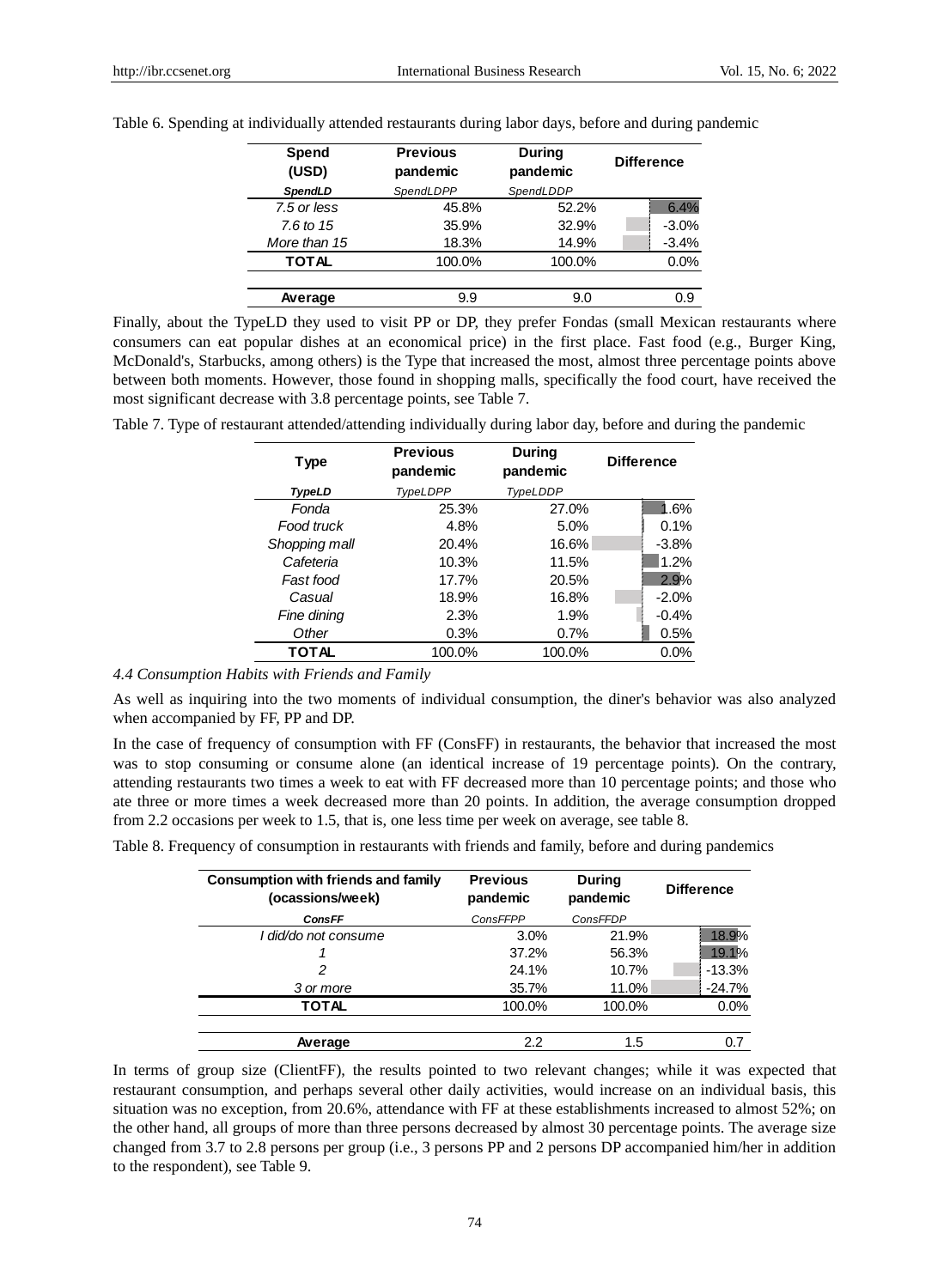| <b>Client<sup>a</sup></b><br>(pax per group) | <b>Previous</b><br>pandemic | During<br>pandemic | <b>Difference</b> |
|----------------------------------------------|-----------------------------|--------------------|-------------------|
| <b>ClientFF</b>                              | <b>ClientFFPP</b>           | <b>ClientFFDP</b>  |                   |
|                                              | 20.6%                       | 51.9%              | 31.3%             |
| 3                                            | 26.2%                       | 24.6%              | $-1.6%$           |
| 4 or more                                    | 53.2%                       | 23.4%              | $-29.7%$          |
| <b>TOTAL</b>                                 | 100.0%                      | 100.0%             | 0.0%              |
|                                              |                             |                    |                   |
| Average                                      | 3.7                         | 2.8                | 0.9               |

Table 9. Size of group attending/attending restaurants with friends and family, before and during the pandemic

<sup>a</sup>The surveyed subject is included in the group

The sample was distributed on consumption expenditure per person (SpendFF), as shown in Table 10. The only ranges that ascended between PP and DP were those of 7.5 USD or less. SpendFF average ranged from 11.4 USD PP to 9.7 USD DP.

| Spend<br>(USD) | <b>Previous</b><br>pandemic | <b>During</b><br>pandemic | <b>Difference</b> |
|----------------|-----------------------------|---------------------------|-------------------|
| <b>SpendFF</b> | SpendFFPP                   | SpendFFDP                 |                   |
| 7.5 or less    | 32.8%                       | 46.5%                     | 13.8%             |
| 7.6 to $15$    | 42.0%                       | 39.9%                     | $-2.0%$           |
| More than 15   | 25.3%                       | 13.6%                     | $-11.7%$          |
| <b>TOTAL</b>   | 100.0%                      | 100.0%                    | 0.0%              |
|                |                             |                           |                   |
| Average        | 11.4                        | 9.7                       | 17                |
|                |                             |                           |                   |

Table 10. Spending at restaurants with friends and family, before and during pandemics

Finally, the type of restaurant (TypeFF) that used to frequent PP or that they now frequent accompanied by FF, Fondas or market stalls, or similar, increased by almost four percentage points between the two periods. However, those found in shopping malls (food courts) have registered a decrease of almost two percentage points, half of what happened in individual consumption, see Table 11.

Table 11. Type of restaurant attended/attending with friends and family, before and during the pandemic

| <b>TypeFF</b> | <b>Previous</b><br>pandemic | <b>During</b><br>pandemic | <b>Difference</b> |  |
|---------------|-----------------------------|---------------------------|-------------------|--|
| <b>TypeFF</b> | <b>TypeFFPP</b>             | <b>TypeFFDP</b>           |                   |  |
| Fonda         | 19.9%                       | 23.8%                     | 3.9%              |  |
| Food truck    | 5.8%                        | 5.4%                      | $-0.4%$           |  |
| Shopping mall | 21.5%                       | 19.7%                     | $-1.9%$           |  |
| Cafeteria     | 5.9%                        | 6.0%                      | 0.1%              |  |
| Fast food     | 19.1%                       | 20.2%                     | 1.1%              |  |
| Casual        | 23.7%                       | 22.4%                     | $-1.3%$           |  |
| Fine dining   | 3.9%                        | 2.5%                      | $-1.3%$           |  |
| Other         | 0.1%                        | $0.0\%$                   | $-0.1%$           |  |
| <b>TOTAL</b>  | 100.0%                      | 100.0%                    | 0.0%              |  |

The comparison between Type and Spend allowed observing the changes between these groups, choosing the most representative restaurants in the sample: Fondas, Shopping malls, Fast food, and Casual.

The most frequent SpendLD was on Fondas (63.3%), with an expenditure less than or equal to 7.5 USD. At this same level of SpendLD, Fast food (e.g., Burger King, McDonald's, Starbucks) increased by almost nine percentage points. Also, SpendLD between 7.6 and 15 USD decreased in this same type of restaurant (-6.2 percentage points). Casual restaurants (e.g., Hooters, T.G.I. Friday's, Applebee's, Vips, Toks, Café Nader) registered a 4 percentage point decrease in the level of expenditures over 15 USD; but this decrease was even more significant in Fondas (-7.4 percentage points), see Table 12.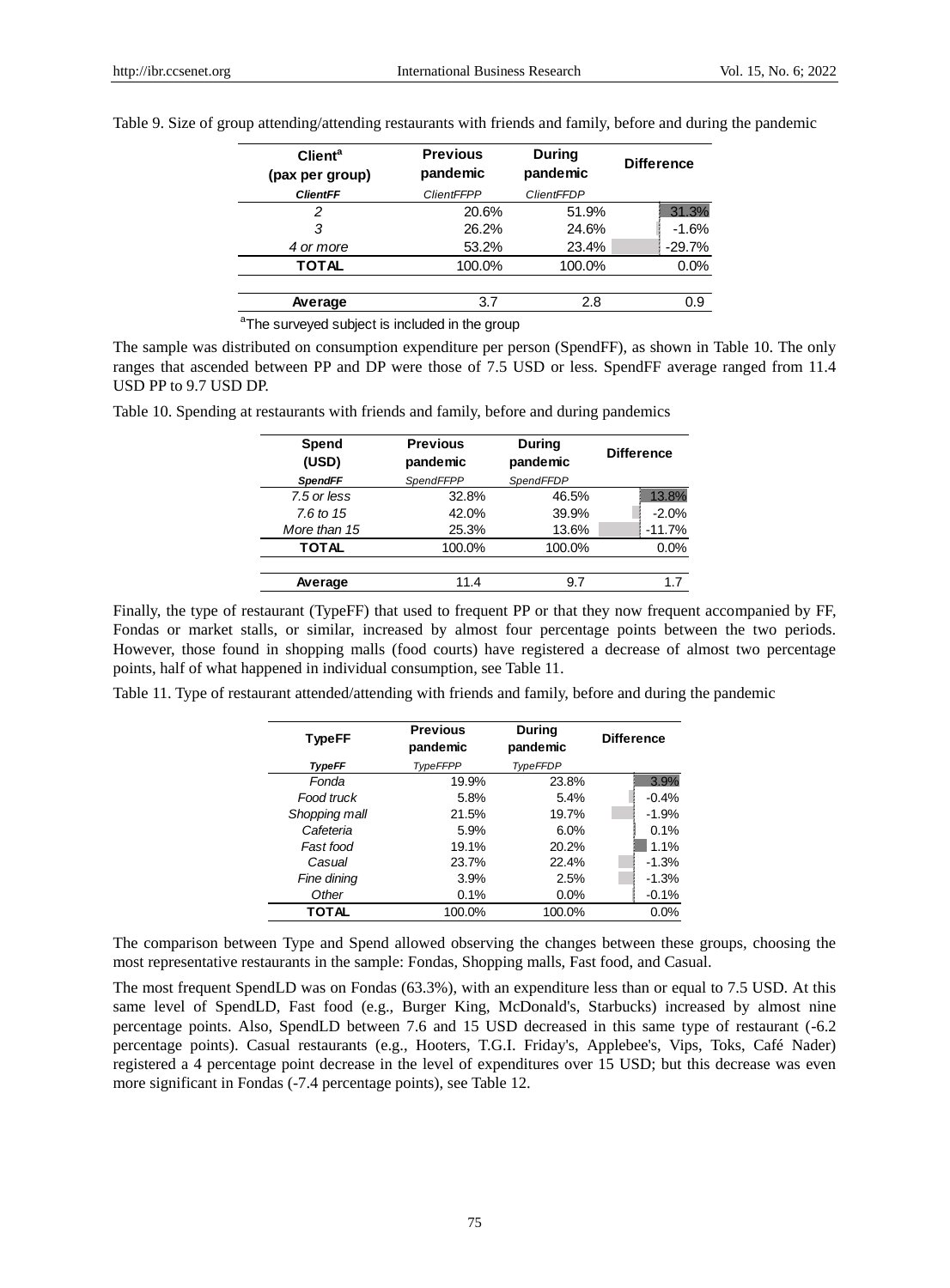| SpendLD              | <b>FONDAS</b>         |                    |                   | SpendLD              | <b>FAST FOOD</b>     |                    |                   |                   |
|----------------------|-----------------------|--------------------|-------------------|----------------------|----------------------|--------------------|-------------------|-------------------|
| (USD)                | Previous<br>pandemic  | During<br>pandemic | <b>Difference</b> | (USD)                | Previous<br>pandemic | During<br>pandemic | <b>Difference</b> |                   |
| 7.5 or less          | 57.4%                 | 63.3%              | 5.9%              | 7.5 or less          | 41.1%                | 50.0%              | 8.9%              |                   |
| $7.6 \text{ to } 15$ | 30.2%                 | 31.7%              | 1.5%              | $7.6 \text{ to } 15$ | 40.6%                | 34.3%              | $-6.2%$           |                   |
| More than 15         | 12.4%                 | 5.0%               | $-7.4%$           | More than 15         | 18.4%                | 15.7%              | $-2.7%$           |                   |
| <b>TOTAL</b>         | 100.0%                | 100.0%             | $0.0\%$           | <b>TOTAL</b>         | 100.0%               | 100.0%             | $0.0\%$           |                   |
| SpendLD              | <b>SHOPPING MALLS</b> |                    |                   |                      | SpendLD              | <b>CASUAL</b>      |                   | <b>Difference</b> |
| (USD)                | Previous              | During             | <b>Difference</b> | (USD)                | Previous             | During             |                   |                   |
|                      | pandemic              | pandemic           |                   |                      | pandemic             | pandemic           |                   |                   |
| 7.5 or less          | 37.1%                 | 42.5%              | 5.5%              | 7.5 or less          | 22.5%                | 22.8%              | 0.3%              |                   |
| 7.6 to 15            | 44.6%                 | 41.8%              | $-2.8%$           | $7.6$ to $15$        | 43.2%                | 47.1%              | 3.8%              |                   |
| More than 15         | 18.3%                 | 15.7%              | $-2.7%$           | More than 15         | 34.2%                | 30.1%              | $-4.1%$           |                   |
| <b>TOTAL</b>         | 100.0%                | 100.0%             | 0.0%              | <b>TOTAL</b>         | 100.0%               | 100.0%             | 0.0%              |                   |

Table 12. Type of restaurant chosen before and during the pandemic vs. consumption spend per person

When analyzing the average SpendLD in these TypeLD, all decreased, although the most outstanding variation was the Casual restaurant. The latter and the Fonda type registered variations above the Spend average of the sample in general, see Table 13.

Table 13. Average consumer spending per person vs. type of restaurant chosen during labor days, before and during the pandemic

| <b>TypeLD</b>  | SpendLD average<br>(USD) |                    |  | <b>Difference</b> |           |          |
|----------------|--------------------------|--------------------|--|-------------------|-----------|----------|
|                | Previous<br>pandemic     | During<br>pandemic |  |                   | Variation |          |
| Fondas         | 8.4                      | $7.2 -$            |  | 1.1               |           | $-13.6%$ |
| Shopping malls | 10.3                     | $9.8 -$            |  | 0.5               |           | $-5.0%$  |
| Fast food      | 10.3                     | $9.4 -$            |  | 0.9               |           | $-9.1%$  |
| Casual         | 13.2                     | $10.6 -$           |  | 2.7               |           | $-20.1%$ |
| Global average | 9.9                      | 9.0                |  | 0.9               |           | $-9.2%$  |

In the lower levels of SpendFF, the change between PP and DP is ascending with two figures of percentage points. In the middle and elevated levels of SpendFF, it is downward. In all cases, the highest spends declined by more than 11 percentage points see Table 14. In general, the spending behavior by TypeFF register a greater change compared to TypeLD, see Table 14.

Table 14. Type of restaurant chosen when socializing with friends and family before and during the pandemic vs. consumer spending per person

| <b>SpendFF</b> | <b>FONDAS</b>        |                       | <b>Difference</b> | <b>SpendFF</b>       | <b>FAST FOOD</b>     |                    | <b>Difference</b> |
|----------------|----------------------|-----------------------|-------------------|----------------------|----------------------|--------------------|-------------------|
| (USD)          | Previous<br>pandemic | Durina<br>pandemic    |                   | (USD)                | Previous<br>pandemic | During<br>pandemic |                   |
| 7.5 or less    | 44.2%                | 58.0%                 | 13.9%             | 7.5 or less          | 30.8%                | 40.8%              | 16.0%             |
| 7.6 to $15$    | 37.0%                | 35.8%                 | $-1.2%$           | $7.6 \text{ to } 15$ | 45.1%                | 45.1%              | $-4.8%$           |
| More than 15   | 18.8%                | 6.2%                  | $-12.7%$          | More than 15         | 24.1%                | 14.1%              | $-11.2%$          |
| <b>TOTAL</b>   | 100.0%               | 100.0%                | 0.0%              | <b>TOTAL</b>         | 100.0%               | 100.0%             | 0.0%              |
| <b>SpendFF</b> |                      | <b>SHOPPING MALLS</b> |                   | <b>SpendFF</b>       | <b>CASUAL</b>        |                    |                   |
| (USD)          | Previous<br>pandemic | During<br>pandemic    | <b>Difference</b> | (USD)                | Previous<br>pandemic | During<br>pandemic | <b>Difference</b> |
| 7.5 or less    | 30.3%                | 45.3%                 | 17.8%             | 7.5 or less          | 20.4%                | 31.9%              | 12.7%             |
| 7.6 to $15$    | 46.8%                | 43.8%                 | $-5.9%$           | 7.6 to $15$          | 47.1%                | 50.2%              | $-1.4%$           |
| More than 15   | 22.8%                | 10.9%                 | $-11.9%$          | More than 15         | 32.4%                | 17.9%              | $-11.3%$          |
| TOTAL          | 100.0%               | 100.0%                | $0.0\%$           | TOTAL                | 100.0%               | 100.0%             | 0.0%              |

The SpendFF average per person also decreased by TypeFF, the most significant variation being in Fondas (-21%). The only one that was not above the average of the global variation was Fast food, although it did decrease (-12.4%), see Table 15.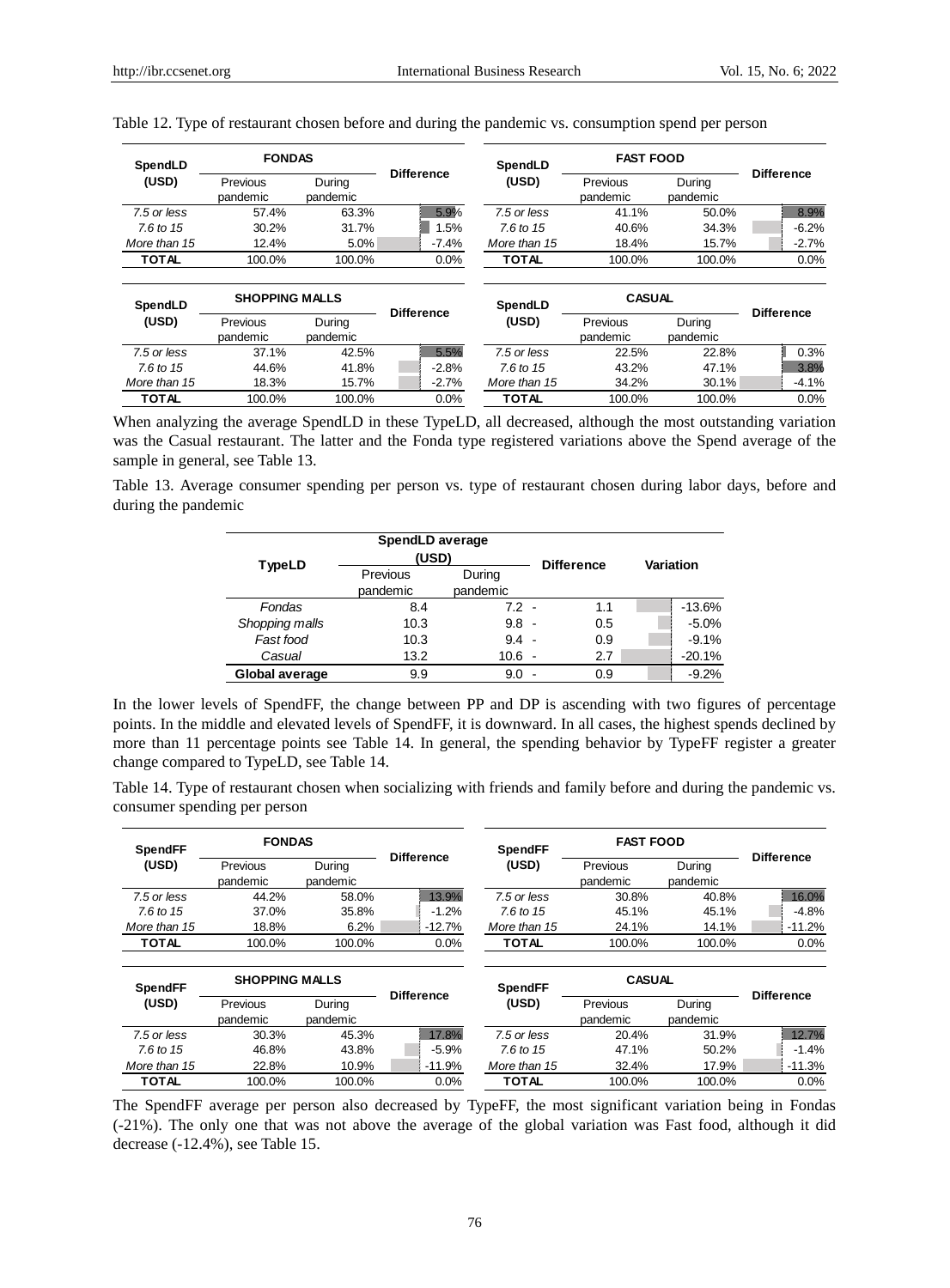|                | <b>SpendFF average</b><br>(USD) |                    |        |                   |           |  |
|----------------|---------------------------------|--------------------|--------|-------------------|-----------|--|
| <b>TypeFF</b>  | Previous<br>pandemic            | During<br>pandemic |        | <b>Difference</b> | Variation |  |
| Fondas         | 9.9                             | 7.8                | - -    | 2.1               | $-21.0%$  |  |
| Shopping malls | 11.2                            | 9.4                | $\sim$ | 1.8               | $-16.5%$  |  |
| Fast food      | 11.2                            | 9.8                | . .    | 1.4               | $-12.4%$  |  |
| Casual         | 13.1                            | 11.1               |        | 2.0               | $-15.3%$  |  |
| Global average | 11.4                            |                    |        | 1.7               | $-14.7%$  |  |

Table 15. Average spending per person vs. type of restaurant chosen before and during the pandemic with friends and family

# *4.5 Purchase Motivators and Purchase Intention*

The purchase motivators in the behavior of restaurant consumers were composed of three dimensions: their ongoing decision to consume in restaurants, the reasons why customers stopped using these eating places, and the reasons that bring about confidence or distrust of restaurants. The purchase intention was also composed of three dimensions: their position on returning to restaurants, time of return to these spaces, actions that they should perceive from the restaurant service provider to feel motivated for their consumption.

Most of the population described in the sociodemographic profile (60%) continues to consume in restaurants, although almost a third (37.6%) declare that they do not do so. The rest, which stands for less than 2.5%, did not consume today, nor do they consume in establishments of this type.

What discouraged people from going to eat at a restaurant was mainly the fear of infection by COVID-19, which accounted for just over a quarter (26%) of the recorded occurrences (665); a second reason was the care they are taking with their daily expenses (21.5%); the third reason was to opt for a home delivery service, or to take away (13.7%). These three reasons accounted for more than 60% of the mentions. Respondents expressed 2.6 reasons on average, however there were respondents showing as many as nine. The rest of the reasons are shown in Table 16.

Table 16. Reasons for avoiding restaurant food during the pandemic

| <b>Motivation</b>                                                                              | Percentage |
|------------------------------------------------------------------------------------------------|------------|
| Fear of becoming infected with COVID-19                                                        | 26.0%      |
| I preferred to limit my spending until I see a better overall economic situation.              | 21.5%      |
| I preferred take-out or delivery service.                                                      | 13.7%      |
| I do not believe that the staff has adequate training to prevent the transmission of COVID-19. | 9.3%       |
| I generally perceive restaurants as places without adequate disinfection.                      | 8.9%       |
| I became unemployed                                                                            | 8.4%       |
| Many of the people I used to go out to restaurants with prefer not to go                       | 4.4%       |
| The experience is no longer satisfactory because of health protocols.                          | 3.9%       |
| Places I used to frequent have closed                                                          | 3.9%       |
| Total                                                                                          | 100.0%     |

Four reasons would motivate them to go back to consuming at restaurants as they did before: the correct application of safety and hygiene protocols in production and service processes in a restaurant; being vaccinated against the COVID-19 disease; the maintenance of a healthy distance from people, which implies that the room is not 100% full; and of course, the termination of the pandemic. Slightly more than half of the people who did not cancel their attendance to restaurants DP and who already consumed in these centers PP are willing to return to locations, and 43.3% said they might.

When asked about the length of time it would take to decide to buy from restaurants again, almost 40% expressed they did not know, those who can be considered indecisive; while in three months or less, close to 30% would already be resuming their restaurant consumption habits. The groups that chose 3 months, 6 months, or 1 year or more represented similar percentages, see Figure 1.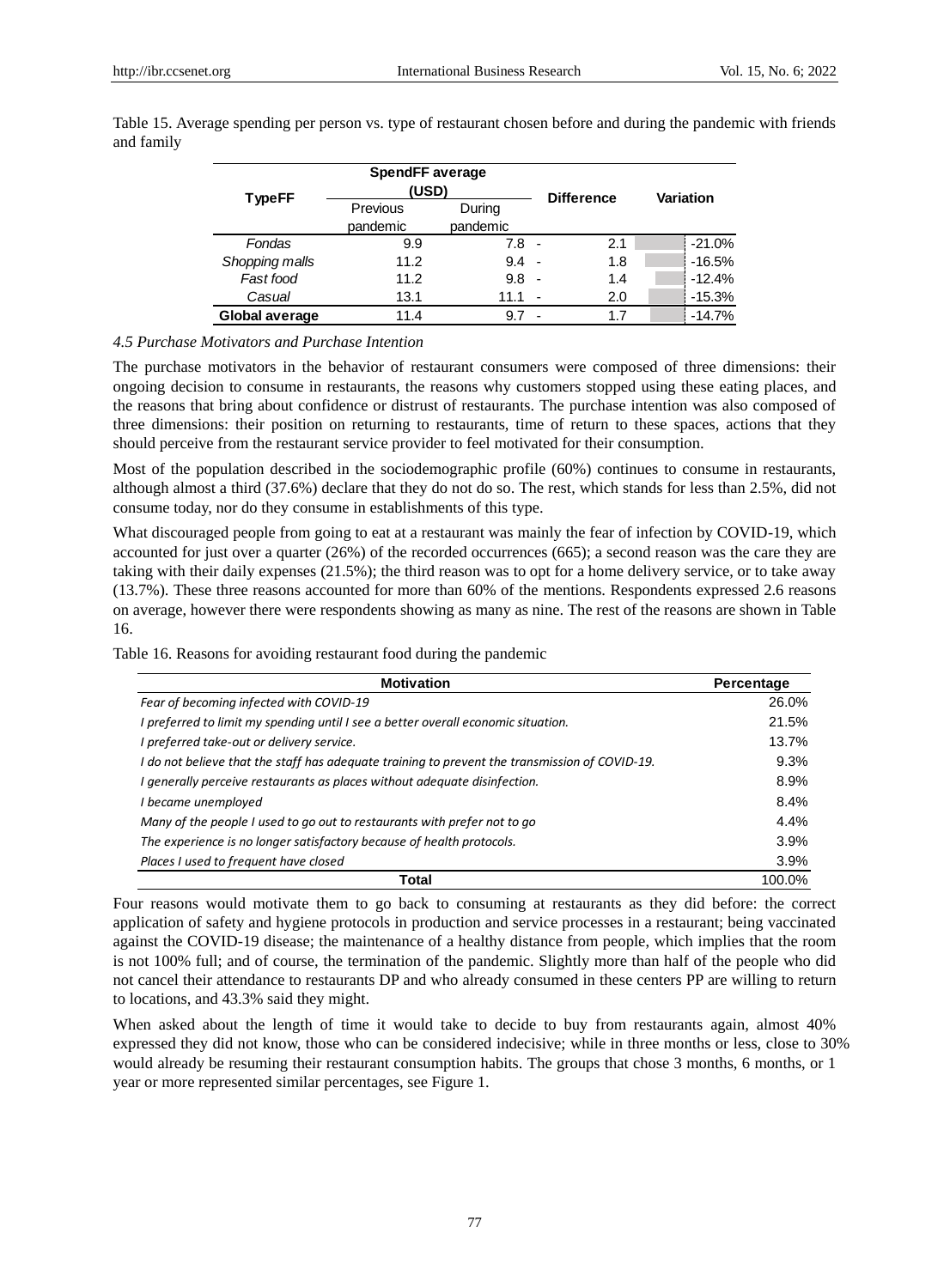

Figure 1. Period in which the consumer expects to return to restaurants

# **5. Discussion**

Mexico, in 2009, registered a 30% GDP fall in the restaurant sector due to AH1N1 influenza; from this scenario, CANIRAC and Deloitte estimated an 85% fall due to the pandemic of COVID-19 in restaurants (Deloitte S-LATAM, 2020). However, the present study generated detailed information on the restaurant industry in Cancun. It showed a 38.3% drop in average revenue per person during labor days; considering this diner has a ConsLDPP average of 2.5 occasions per week and a ConsLDDP average of 1.7 occasions per week, the restaurant, instead of having an average revenue per person per week of 24.8 USD, is only receiving 15.3 USD. Additionally, concerning group behavior -consumption with friends and family- in restaurants, spending was 44.1% less. This dining habit derived from a ClientPP average of 3.2 per group vs. an average ClientDP of 2.9 per group. Therefore, with the ConsPP average and ConsDP average showed in the earlier paragraph, if having an average SpendPP of 79.2 USD per group per week, the client will be recording an average SpendDP of 44.3 USD.

The results of this study are consistent with Sigala's (2020), who also concluded that the effects of COVID-19 were devastating to the hospitality industry, including restaurants. This current study revealed that there had been changes in consumption habits, both in terms of frequency, group size, and consumption expenditure, but not in the type of restaurant, since the variations in this last dimension were not greater than 3 percentage points.

CANIRAC estimated regarding the national economic impact caused by the COVID-19 pandemic, that luxury restaurants - largest group of members of CANIRAC- would suffer the most significant loss decreasing of up to 80% in the average spend (Vargas & Brennan, 2020). Additionally, Google data Mobility changes' report pointed 45% decrease in Mexico in visits to restaurants, coffee shops, shopping centers, among other places, which has caused a 60% reduction in average spending (Konf 6, 2021). Instead, the present study considered all type of restaurant in the city of Cancun, revealing more detailed information about spending. SpendLD per subject per week recorded a drop because its average SpendLDPP was 9.9 USD, and today it reports an average SpendLDDP of 9.0 USD; 9.1% less. SpendFFPP was 11.4 USD, and today it is an average SpendFFDP of 9.7 USD, dropping 14.9%. The decrease in both spending was slighter than it was expected in earlier studies concerning the COVID-19 pandemic.

It was also noted that in individual behavior during LD, there was a decrease of one occasion of consuming in restaurants per week between the average of ConsPP and the average of ConsDP, and the percentage of people who stopped consuming increased by 15.4 percentage points. This behavior may have been, as Kim and Lee (2020) pointed out that affluence reduced derived from governments issued guidance on social distancing that required restaurants to reduce their seating capacity.

ConsFF's loss in sales revenue per week is double-digit, 56% per group. The average SpenFFPP was 11.4 USD and today reports a SpendFFDP average of 9.7 USD. If this group of diners has a ConsFFPP average of 2.5 occasions to consuming in restaurants per week, and a ConsFFDP average of 1.5 occasions per week, considering ClientFFPP average was 3.7, and ClientFFDP average of 2.8; the restaurant instead of having an average weekly income per group of 92.7 USD, are only receiving 40.8 USD, approximately.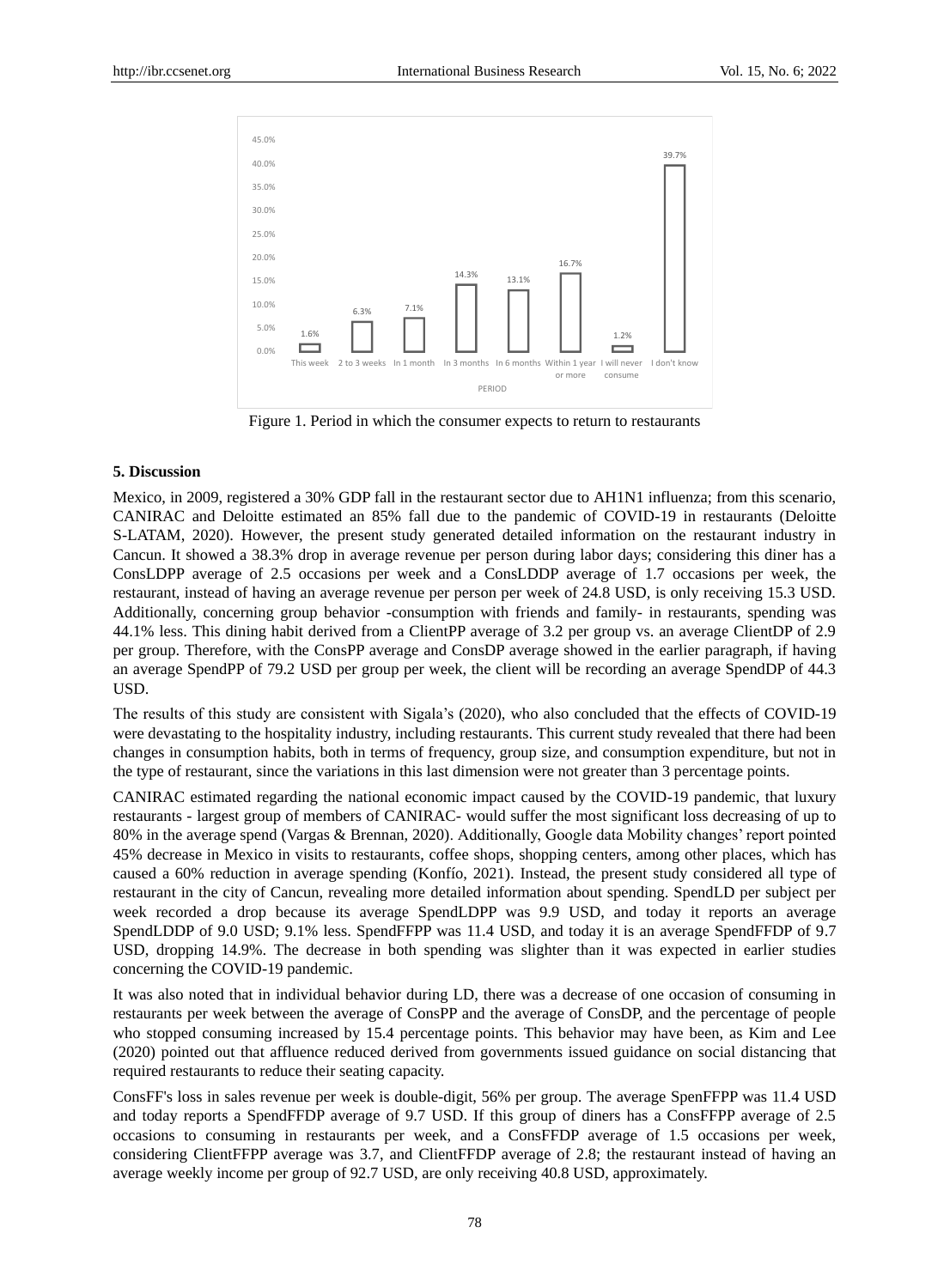Meanwhile, home delivery increased 13.7%, as this strategy became a common means of sale due to the limitation of person-to-person contacts or visits to the establishment.

Analyzing in more detail this spending behavior, divided between those who spend the least, average, and those who spend the most, versus the TypeFF chosen PP and DP, the perception of safety in the Casual type of restaurant can be positive. The diner trusts that the service provider will fully or mostly implement the indications of the Safe Table protocol.

In Deloitte's Global State of the Consumer Tracker, it turns out that in Mexico, in September 2021, 38% of the population feels safe going to a restaurant (Deloitte, 2021). Such a result is like the present research; nevertheless, the latter allowed to know the period diners can return to restaurant locations; 26.3% of them declared they would return in three months or less, and 39.4% would return in six months or less. It could be related to their confidence in using this type of service.

Kim and Lee (2020) focused on threats that customers perceived in restaurants, confirming that the consumers felt threatened in the restaurant of infecting with the coronavirus. The present study's results about Cancun city are similar, in which 26% of consumers declared fear of becoming infected with COVID-19. In addition, 43% of people who are hesitant to return to the restaurant are the target market to be attracted. The response of 'maybe I will consume in restaurants again' was possibly influenced by the fear of COVID-19 infection, since at the time of the field survey, the vaccination campaign had not yet begun, nor was there a clear plan for it. Yildrim et al. (2020) have confirmed previously analogous results referring that perceived risk from COVID-19 encouraged consumers to engage in preventive behaviors, including staying at home, avoiding public meetings, and physical/social distancing.

The conclusion reached in this study is valuable because it serves as a reference for decision-makers in restaurants when successive health crises occur to measure the economic impact on the restaurant sector in Cancun.

As for the collection of information, the pandemic almost totally restricted person-to-person contact for the administration of the survey, the larger sample size was determined, respecting the conditions of probability sampling to increase the probability of reporting conclusive results. In addition to the fact that the field survey staff was large, it was necessary to train them efficiently and supervise the work of each one to avoid biases.

It would have been preferable to keep the consumption habits variable without the LD condition; perhaps that influenced its dimensions (Cons, Client, Spend, and Type). In addition, there was a lack of in-depth research on the complimentary service of restaurant delivery since direct competition in the market influences the consumer's purchase intention, and whoever uses this service is a customer.

Among the trends in consumption habits in restaurants, it was found that diners are looking for healthier and even nutritious food (Ares et al., 2013; Peters & Remaud, 2020). However, the type of food they sought PP or DP, was not a variable considered; this could be addressed in future research since the menu may be a determining factor in the decision-making process about restaurant services.

Likewise, if an analysis of the change in habits by type of restaurant used were needed, a sample specifically selecting that market segment would have to be administered.

Finally, one of the hypotheses was that client spending was related to his income. However, there was not enough statistical evidence to relate both variables.

The constant changes in the consumption habits of diners will continue to be the subject of analysis, the extraordinary conditions that the world is experiencing make it even more attractive. It will be necessary to observe these consumption behaviors in the future. If we already have this evidence of PP and DP, we will only have to complement this future with a post-pandemic study.

Following this method, it is possible to replicate a similar study in other cities, allowing to know in detail the changes in consumer behavior, thus generating a source of information that will help make decisions.

# **References**

- Amicarelli, V., & Bux, C. (2020, November 06). Food waste in Italian households during the Covid-19 pandemic: a self-reporting approach. *International Society for Plant Pathology and Springe Nature*, 1-13. https://doi.org/10.1007/s12571-020-01121-z
- Animal Politico. (2021, February 11). *México sufre caída histórica del 46% en turismo internacional por pandemia de COVID*. Retrieved from

https://www.animalpolitico.com/2021/02/mexico-caida-historica-turismo-internacional-covid/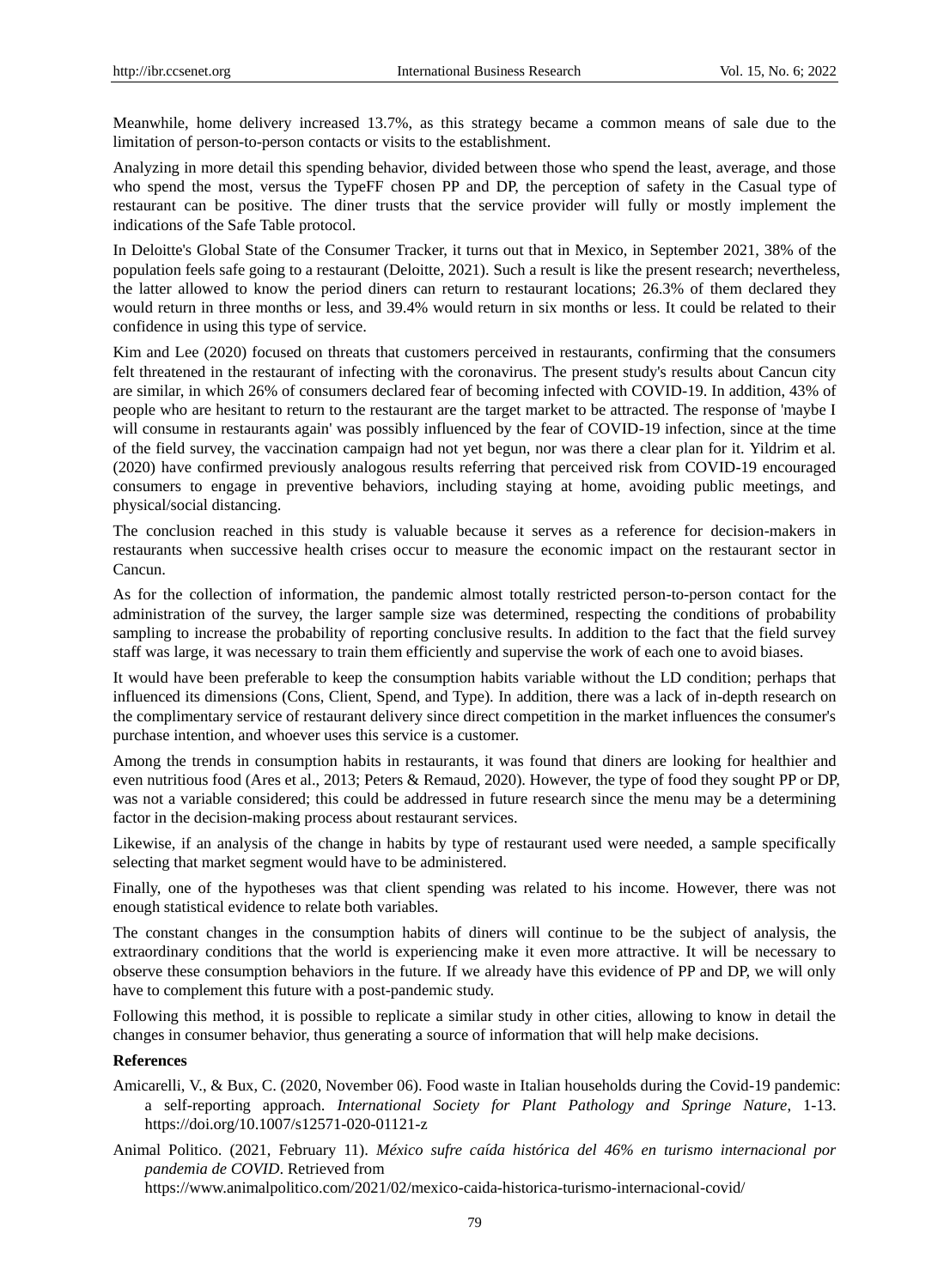- Ares, G., De Saldamando, L., Giménez, A., & Deliza, R. (2013). Food and wellbeing. Towards a consumer-based approach. *Appetite*, 61-69. https://doi.org/10.1016/j.appet.2013.11.017
- Armstrong, G., & Kotler, P. (2008). *Fundamentos de Marketing* (8th ed.). México: Pearson Educación.
- Ataguba, O., Ataguba, A., & John, E. (2020). Social determinants of health: the role of effective communication in the COVID-19 pandemic in developing countries. *Global Health Action. Taylor & Francis*. https://doi.org/10.1080/16549716.2020.1788263
- ATV Noticias. (2020, May 04). *Así funcionará el servicio delivery durante cuarentena*. Retrieved from https://www.youtube.com/watch?v=1acAgOLQGGU&feature=emb\_logo
- Berlanga, V., & Rubio, M. J. (2012). Clasificación de pruebas no paramétricas. Cómo aplicarlas en SPSS. *REIRE Revista d'Innoació i Recerca en Educació, 5*(2), 101-113. Retrieved from http://www.ub.edu/ice/reire.htm
- Bernal, C. (2010). *Metodología de la investigación.* Bogotá D.C.: Pearson Educación.
- Brizi, A., & Biraglia, A. (2020). Do I have enough food? How need for cognitive closure and gender impact stockpiling and food waste during the COVID-19 pandemic: A cross-national study in India and the United States of America. *Personality and Individual Differences, 168*, 1-6. https://doi.org/10.1016/j.paid.2020.110396
- Cámara Nacional de la Industria de Restaurantes y Alimentos Condimientados. (2020). *Todo sobre la mesa. Dimensiones de la industria restaurantera.* México: Cámara nacional de la industria de restaurantes y alimentos condimentados.
- Chaolin, H., Yeming, W., Xingwang, L., Lili, R., Jianping, Z., Yi, L., … Guang, W. (2020). Clinical features of patientes infected with 2019 novel coronavarius in Wuhan, China. *The Lancet*, 469-470. https://doi.org/10.1016/S0140-6736(20)30183-5
- Comisión Económica para América Latina y el Caribe. (2010). *Evaluación preliminar del impacto en México de la influenza AH1N1.* Retrieved from https://www.cepal.org/es/publicaciones/25901-evaluacion-preliminar-impacto-mexico-la-influenza-ah1n1-d ocumento-elaborado
- Coquillat, D. (2020). *Estudio sobre el comportamiento del cliente frente a las reseñas online de restaurantes*. Retrieved from https://www.diegocoquillat.com/estudio-sobre-el-comportamiento-del-cliente-frente-a-las-resenas-online-de -restaurantes/
- Deloitte. (2021, September). *Global State of the Consumer Tracker*. Retrieved from https://www2.deloitte.com/us/en/insights/industry/retail-distribution/consumer-behavior-trends-state-of-theconsumer-tracker.html
- Deloitte S-LATAM. (2020, May). *Restaurarte ante el COVID-19. Riesgos e implicaciones potenciales para la industria de restaurantes.* Retrieved from https://www2.deloitte.com/mx/es/misc/search.html?qr=camara%20de%20la%20industria%20restaurantera &page=2
- Dos Santos, M. (2017). *Investigación de mercados: manual universitario.* Madrid: Ediciones Días de Santos. Retrieved from https://elibro.net/es/ereader/redulsa/57508?page=113
- Dube, K., Nhamo, G., & Chikodzi, D. (2020). COVID-19 cripples global restaurant and hospitality industry. 1-5. https://doi.org/10.1080/13683500.2020.1773416
- El País. (2020, October 05). La OMS estima que el 10% de la población mundial se ha contagiado de covid, 22 veces más que los casos diagnosticados. *El País*. Retrieved from https://elpais.com/sociedad/2020-10-05/la-oms-estima-que-el-10-de-la-poblacion-mundial-se-ha-contagiado -de-covid-22-veces-mas-que-los-casos-diagnosticados.html
- El Tenedor by the Fork. (2019, January 29). *6 Factores decisivos para los clientes al buscar un restaurante*. Retrieved from

https://www.theforkmanager.com/es-es/blog/marketing-restaurantes-factores-decision-clientes

Eréndira, R. (2020, September 08). *Así se movió el consumo antes, durante y después de COVID-19*. Retrieved from

https://expansion.mx/tecnologia/2020/09/08/asi-se-movio-el-consumo-antes-durante-y-despues-de-covid-10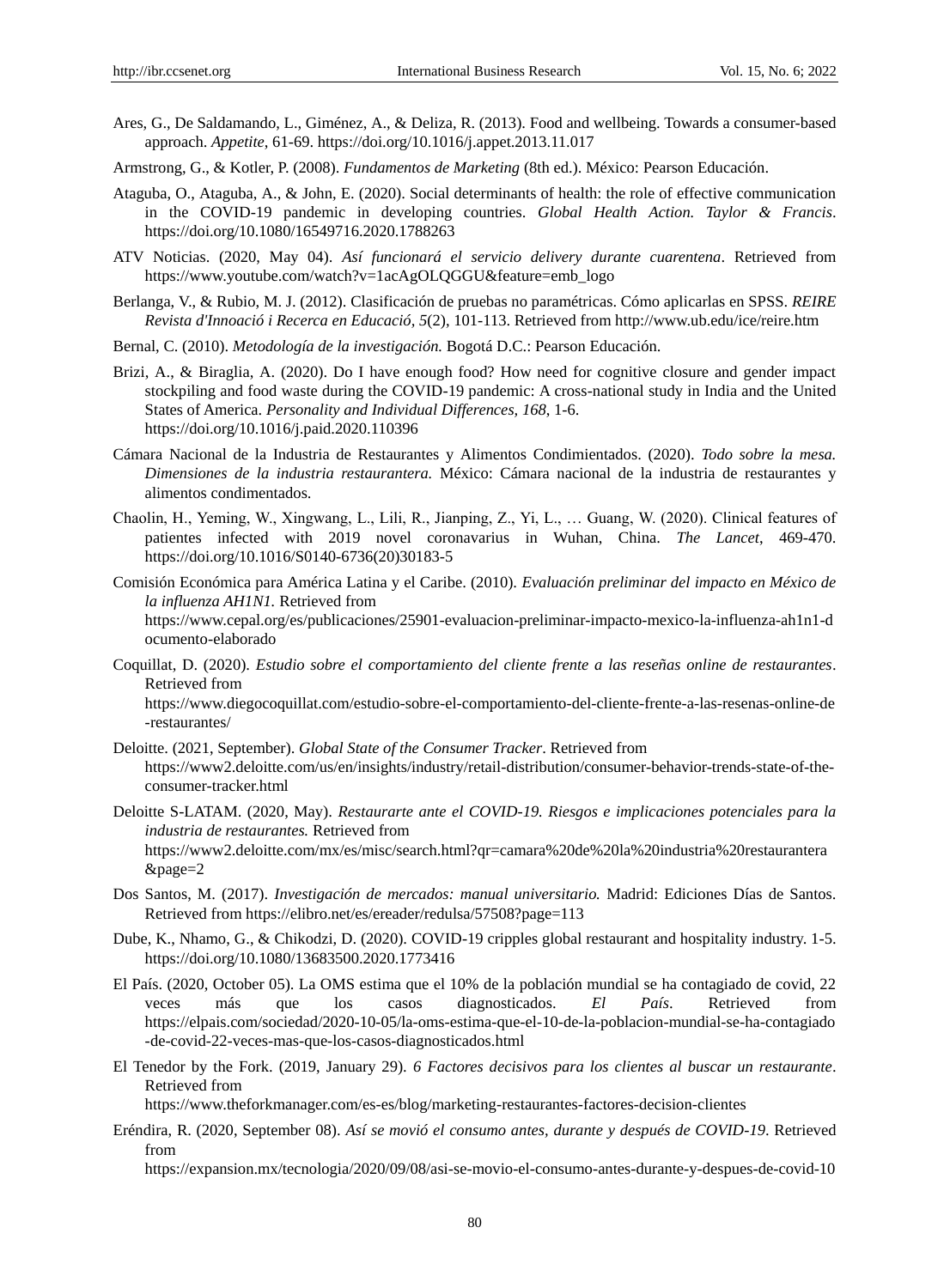- Expansion Revista Digital. (2021, June 24). *México registra 2.3 millos de personas sin empleo*. Retrieved from https://expansion.mx/economia/2021/06/24/desempleo-mexico-baja-4-mayo
- Fauci, A., Lane, C., & Redfield, R. (2020). Covid-19 navigating the uncharted. 1-2. https://doi.org/10.1056/NEJMe2002387
- Forbes México. (2020, December 24). *¿Qué países ya iniciaron la aplicación de la vacuna contra COVID-19?* Retrieved from https://www.forbes.com.mx/covid19-que-paises-ya-iniciaron-la-aplicacion-de-la-vacuna/
- Gal, K. B. (2019). Psychological time and intertemporal preference. *El Servier Psychology*, 90-93. https://doi.org/10.1016/j.copsyc.2018.06.005
- García, P. M. (2020, May 13). *¿Qué es el servicio delivery en restaurantes?* Retrieved from https://enlacocina.telemesa.es/marketing-restaurantes/que-es-el-servicio-delivery-en-restaurantes/
- Gobierno del estado de Quintana Roo. (2021, August 09). *Información Oficial del Nuevo COVID-19*. Retrieved from https://qroo.gob.mx/sesa/nuevo-coronavirus-covid-19
- Gomes de Freitas, R., & Stedefeldt, E. (2020, June 27). Covid-19 pandemic underlines the need to build resilience in commercial restaurants' food safety. *Food Research International, 136*, 1-3. https://doi.org/10.1016/j.foodres.2020.109472
- González, M. (2020, March 20). *¿Cómo fue la influenza H1N1 en México y el mundo?* Retrieved from AS México: https://mexico.as.com/mexico/2020/03/21/actualidad/1584759799\_390452.html
- Hernández, R., Fernández, C., & Baptista, L. (2014). *Metodología de la investigación* (6a ed.). D.F, Mexico: Mc Graw Education.
- Howard, J. (2020, March 11). *¿Qué es una pandemia?* Retrieved from https://cnnespanol.cnn.com/2020/03/11/que-es-una-pandemia/
- IMARC Group. (2020). *Food service market: global industry trends, share, size, growth, opportunity and forecast 2020-2025*. Retrieved from IMAC Group: https://www.imarcgroup.com/food-service-market
- Infobae. (2020, July 23). *El impacto del COVID-19 a Quintana Roo: las pérdidas del sector turístico ascienden a USD \$ 3,500 millones*. Retrieved from https://www.infobae.com/america/mexico/2020/07/23/el-impacto-del-covid-19-a-quintana-roo-las-perdidasdel-sector-turistico-ascienden-a-usd-3500-millones/
- Instituto Nacional de Estadística y Geografía. (2019a, May). *Encuesta Nacional de Ocupación y Empleo (ENOE). Primer trimestre de 2019.* Retrieved from https://www.inegi.org.mx/contenidos/programas/enoe/15ymas/doc/resultados ciudades enoe 2019 trim1.p df
- Instituto Nacional de Estadística y Geografía. (2019b). *Los hombres y mujeres en las actividades económicas: cesgos económicos 2019.* Retrieved from Instituto Nacional de Estadística y Geografía. Sala de prensa INEGI:

https://www.inegi.org.mx/contenidos/saladeprensa/boletines/2020/OtrTemEcon/CenEconResDef2019\_Ver.p df

- Instituto Nacional de Estadística y Geografía. (2020a, September 04). *Indice de confianza del consumidor*. Retrieved from https://www.inegi.org.mx/app/saladeprensa/noticia.html?id=5942
- Instituto Nacional de Estadística y Geografía. (2020b, May). *Encuesta Nacional de Ocupación y Empleo (ENOE). Primer trimestre de 2020.* Retrieved from https://www.inegi.org.mx/contenidos/programas/enoe/15ymas/doc/resultados\_ciudades\_enoe\_2020\_trim1.p df
- Instituto Nacional de Estadística y Geografía. (2021a, May). *Encuesta Nacional de Ocupación y Empleo Nueva Edición (ENOE). Primer trimestre de 2021.* Retrieved from https://www.inegi.org.mx/contenidos/programas/enoe/15ymas/doc/resultados\_ciudades\_enoe\_2021\_trim1.p df
- Instituto Nacional de Estadística y Geografía. (2021b). *Encuesta nacional de ocupación y empleo. Primer trimestre 2021.* Retrieved from

https://www.inegi.org.mx/contenidos/saladeprensa/boletines/2021/enoe\_ie/enoe\_ie2021\_05.pdf

Instituto Nacional de Estadística y Geografía. (2021c, May 17). *Resultados de la Encuesta Nacional de*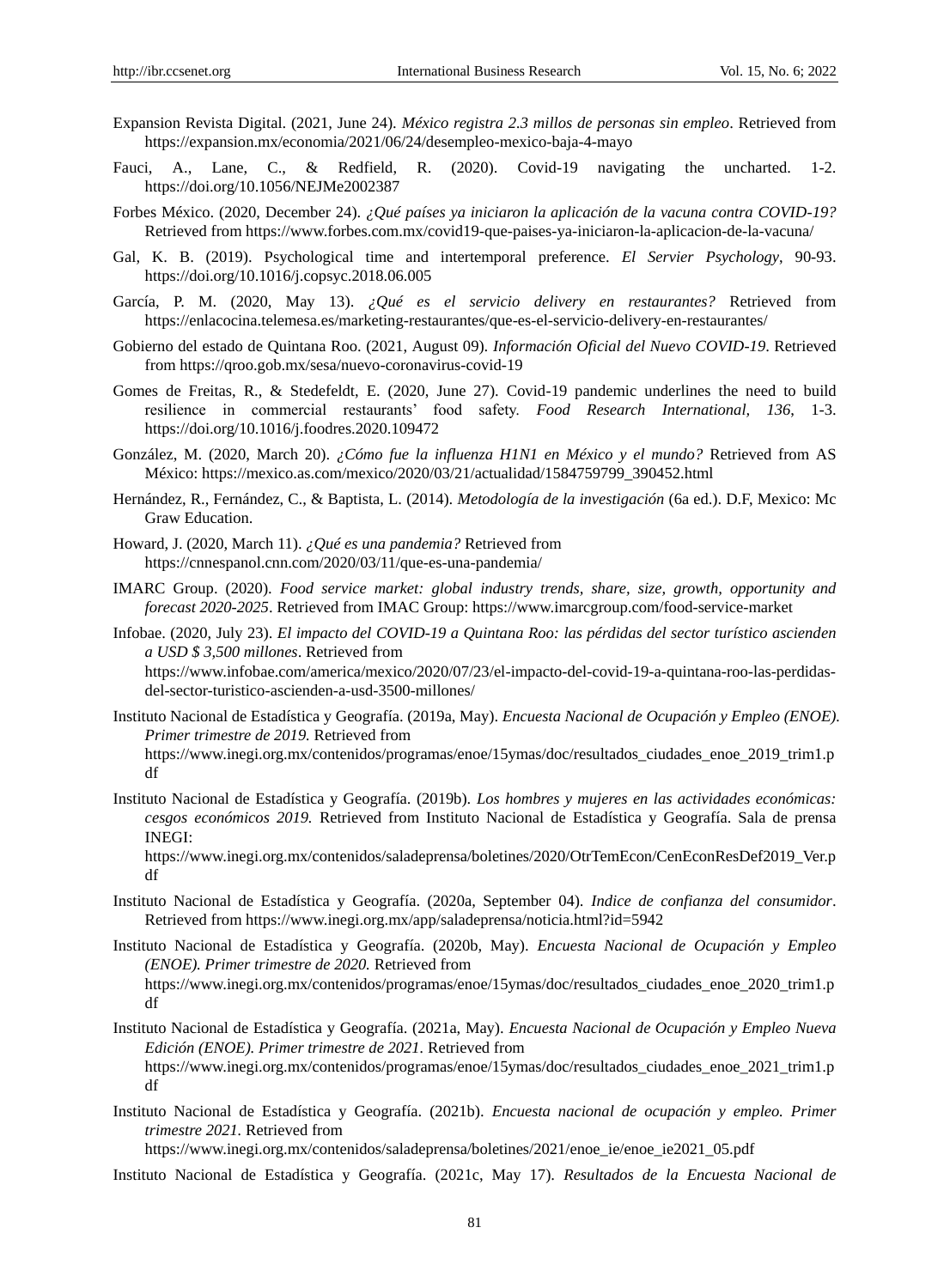*Ocupación y Empleo. Nueva Edición (ENOE). Primer Trimestre de 2021.* Retrieved from https://www.inegi.org.mx/contenidos/saladeprensa/boletines/2021/enoe\_ie/enoe\_ie2021\_05.pdf

- Instituto Nacional de Estadística y Geografía. (2021d). *Censos Económicos 2019-2021. La industria*  restaurantera en México. Ciudad de México: Instituto Nacional de Estadística y Geografía. Retrieved from https://www.inegi.org.mx/contenidos/productos/prod\_serv/contenidos/espanol/bvinegi/productos/nueva\_est ruc/702825199357.pdf
- Johns Hopkins University & Medicine. (2021, June 07). *Coranavirus Resource Center Johns Hopkins*. Retrieved from COVID-19 Dashboard by the Center for Systems Science and Engineering: https://coronavirus.jhu.edu/map.html
- Kim, J., & Lee, J. (2020). Effect of COVID-19 on preference for private dining facilities in restaurants. *Hospitality and Tourism Management*, 1-15. https://doi.org/10.1016/j.jhtm.2020.07.008
- Konfío. (2021, August 17). *El deterioro de la industria restaurantera en México*. Retrieved from https://konfio.mx/tips/articulos-especiales/impacto-coronavirus-sector-restaurantero/
- Kwun, D., Hwang, J., & Kim, T. H. (2013). Eating-out motivations and variety-seeking behavior: an exploratory approach on loyalty behavior. *Journal of Hospitaliy Marketing & Management*, 289-312. https://doi.org/10.1080/19368623.2011.653049
- Leone, L., Fleishckhacker, S., Anderson-Steeves, B., Harper, K., Winkler, M., Racine, E., . . . Gittelsohn, J. (2020, October 11). Healthy food retail during the COVID-19 pandemic: challenges and future directions. *International Journal of Environmental Research and Public Health*, 1-14. https://doi.org/10.3390/ijerph17207397
- Mata, L. (2020). *Diseños de investigaciones con enfoque cuantitativo de tipo no experimental*. Retrieved from https://investigaliacr.com/investigacion/disenos-de-investigaciones-con-enfoque-cuantitativo-de-tipo-no-ex perimental/
- Mayasari, N., Ho, D., Lundy, D., Skalny, A., Tinkov, A., Teng, I. C., … Chang, J. S. (2020, October 12). Impacts of the Covid-19 pandemic on food security and diet-related lifestyle behaviors: an analytical study of google trends-based query volumes. *Nutrients*, 1-12. https://doi.org/10.3390/nu12103103
- Mercawise. (2014, September 26). *Encuesta sobre hábitos de consumo relacionados con los restaurantes*. Retrieved from https://www.mercawise.com/estudios-de-mercado-en-mexico/encuesta-sobre-habitos-de-consumo-relaciona dos-con-los-restaurantes
- Monroy, M., & Nava, N. (2018). *Metodología de la investigación.* Grupo Editorial Éxodo. Retrieved from https://elibro.net/es/lc/redulsa/titulos/172512
- Njite, D., Dunn, G., & Hyunjung Kim, L. (2008). Beyond good food: what other attributes influence consumer preference and selection of fine dining restaurants? *Journal of Foodservice Business Research*, 237-266. https://doi.org/10.1080/15378020801995523
- Notimex. (2010, December 27). *Dejará 2010 pérdidas a industria restaurantera*. Retrieved from https://www.eleconomista.com.mx/empresas/Dejara-2010-perdidas-a-industria-restaurantera-20101227-004 3.html
- Nystrand, T., Olsen, O., & Tudoran, A. (2020, September 21). Individual differences in functional food comsumption: the role of time perspective and teh big five personality traits. *Elsevier Appetite Eating and Drinking*, 1-29. https://doi.org/10.1016/j.appet.2020.104979
- Organización Mundial de la Salud. (2020a, March 11). *Alución de apertura del Director General de la OMS en la rueda de prensa sobre la COVID-19 celebrada el 11 de marzo de 2020*. Retrieved from https://www.who.int/es/director-general/speeches/detail/who-director-general-s-opening-remarks-at-the-me dia-briefing-on-covid-19---11-march-2020
- Organización Mundial de la Salud. (2020b, February 29). *Recomendaciones actualizadas de la OMS para el tráfico internacional en relación con el brote de COVID-19*. Retrieved from https://www.who.int/ith/2019-nCoV\_advice\_for\_international\_traffic-rev/es/
- Organización Panamericana de la Salud. (2021). *Oficina regional para las Amércias de la Organización Mundial de la Salud*. Retrieved from https://www.paho.org/es/salud-mental-covid-19
- Pérez, L., Pérez, R., & Seca, M. (2020). *Metodología de la investigación científica.* Editorial Maipue. Retrieved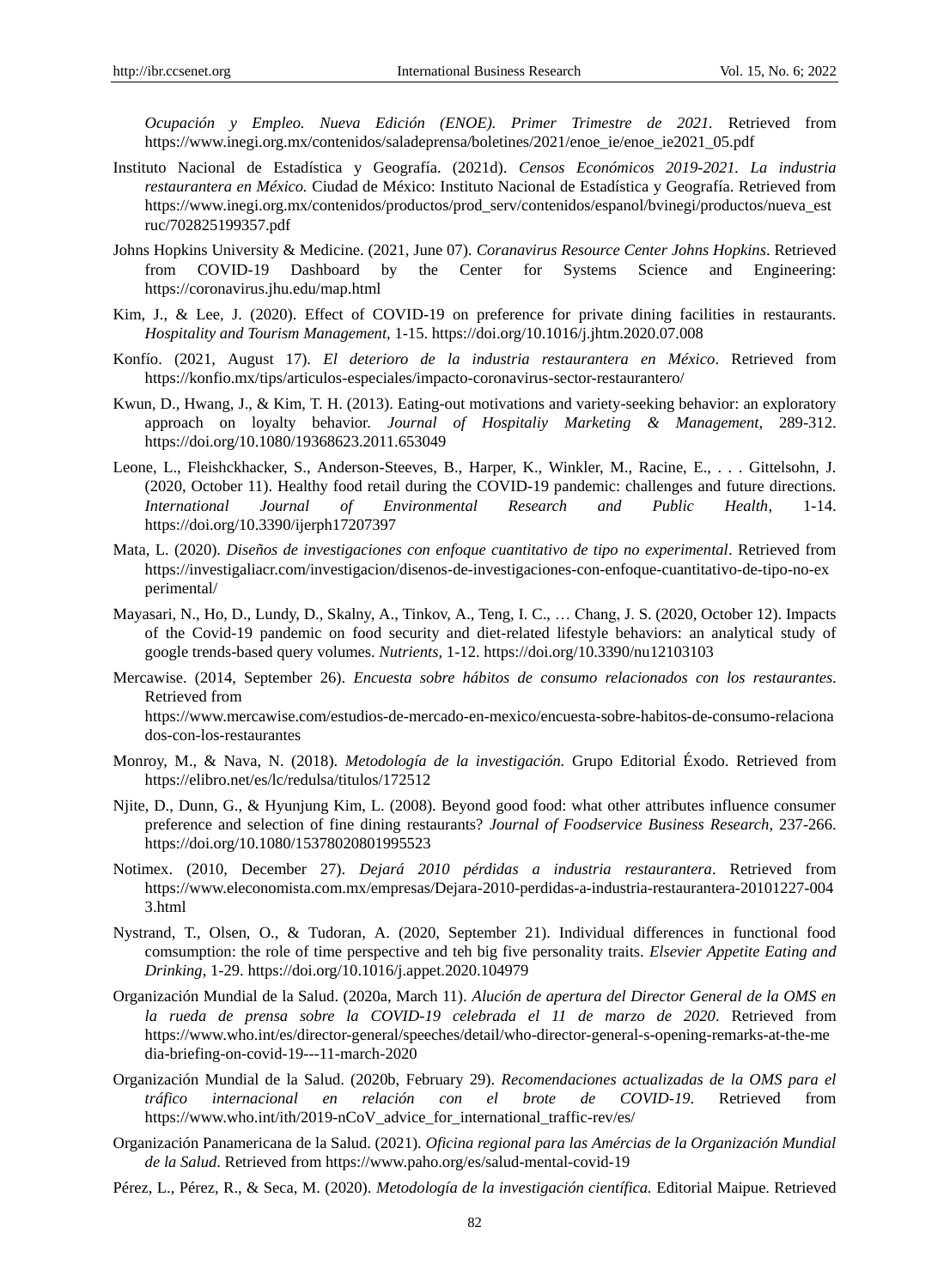from https://elibro.net/es/lc/redulsa/titulos/138497

- Peters, K., & Remaud, P. (2020). Factors influencing consumer menu-item selection in a restaurant context. *Food Quality and Preference*, 1-10. https://doi.org/10.1016/j.foodqual.2020.103887
- Pulido, S. (2020, March 12). *¿Cuál es la diferencia entre brote, epidemia y pandemia?* Retrieved from https://gacetamedica.com/investigacion/cual-es-la-diferencia-entre-brote-epidemia-y-pandemia/
- Redman, R. (2020, May 11). *Online grocery sales grow 40% in 2020*. Retrieved from https://www.supermarketnews.com/online-retail/online-grocery-sales-grow-40-2020
- Reuters. (2021, August 07). *Covid-19 Tracker*. Retrieved from https://graphics.reuters.com/world-coronavirus-tracker-and-maps/es/countries-and-territories/mexico/
- Schiffman, L., & Kanuk, L. (2010). Comportamiento del consumidor. In L. Schiffman, & L. Kanuk, *Comportamiento del Consumidor.* México: Pearson.
- Secretaría de Turismo [SECTUR]. (2019, September 06). *La industria restaurantera aporta el 15.3 por ciento*  del PIB tur ístico en México. Retrieved from https://www.gob.mx/sectur/prensa/la-industria-restaurantera-aporta-el-15-3-por-ciento-del-pib-turistico-enmexico
- Serrano-Cumplido, A., Ortega, A., Ruiz García, A., Olmo Quintana, V., Segura Fragoso, A., Barquilla Garcia, A., & Morán Bayón, A. (2020). COVID-19 la historia se repite y seguimos tropezando con la misma piedra. *Medicina de Familia SEMERGEN*, 1-8. https://doi.org/10.1016/j.semerg.2020.06.008
- Serveson, K., & Yaffe-Bellany, D. (2020, March 20). *Independent restaurants brace for the unknown*. Retrieved from https://www.nytimes.com/2020/03/20/dining/local-restaurants-coronavirus.html
- Sigala, M. (2020). Tourism and COVID-19: Impacts and implications for advancing. *Journal of Business Research, 117*, 312-321. https://doi.org/10.1016/j.jbusres.2020.06.015
- Sweeney, D., Williams, T., & y Anderson, D. (2016). *Estadística para negocios y economía* (12 ed.). Cengage Learning. Retrieved from https://elibro.net/es/lc/ucaribemx/titulos/108517
- Tamayo, G. (2001). Diseños muestrales en la investigación. *Semestre económico, 4*(7), 1-14. Retrieved from https://dialnet.unirioja.es/servlet/articulo?codigo=5262273
- Tobón, S., Pimienta-Prieto, J. H., Herrera-Meza, S. R., Juárez-Hernández, L. G., & Hernández-Mosqueda, J. S. (2018). Validez y confiabilidad de una rúbrica para evaluar las prácticas pedagógicas en docentes de Educación Media (SOCME-10). *Espacios, 39*(53), 30-44. Retrieved from http://www.revistaespacios.com/cited2017/cited2017-30.html
- Tripadvisor. (2021, September 02). *Restaurantes en Cancun*. Retrieved from https://www.tripadvisor.es/Restaurants-g150807-Cancun\_Yucatan\_Peninsula.html
- Tuncer, I., Unusan, C., & Cobanoglu, C. (2020). Service quality, perceived value and customer satisfaction on behavioral intentional in restaurants: an integrated structural model. *Journal of Quality Assurance in Hospitality & Tourism*, 1-30. https://doi.org/10.1080/1528008X.2020.1802390
- Urbaneja, R. (2020, June 06). *La COVID-19 tomó por sorpresa a América Latina, justo en una época de recesión, con un decrecimiento importante en lo económico y social de más de 5%, según la Comisión Económica para América Latina y el Caribe (CEPAL)*. Retrieved from http://guayanaweb.ucab.edu.ve/noticias-reader-guayana-actual/items/investigacion-en-venezuela-volver-a-l a-normalidad-o-transformar-la-realidad-1798.html
- Vargas, R., & Brennan, D. (2020, April 02). *Restauranteros en riesgo*. Retrieved from https://www.reforma.com/aplicacioneslibre/preacceso/articulo/default.aspx?\_\_rval=1&urlredirect=https://w ww.reforma.com/restauranteros-en-riesgo/ar1911179?referer=--7d616165662f3a3a6262623b727a7a727970 3b767a783a--
- Vázquez, J. (2020, April 06). *Cierra 95% de restaurantes en Cancún*. Retrieved from eleconomista.com.mx/estados/Cierra-95-de-restaurantes-en-Cancun-20200406-0162.html
- Visauta, B. (2007). *Análisis estadístico con SPSS 14. Estadística básica.* España: McGraw-Hill Interamericana.
- Yıldırım, M., & Güler, A. (2020). Factor analysis of the COVID-19 Perceived Risk. *Death Studies*, 1-8. https://doi.org/10.1080/07481187.2020.1784311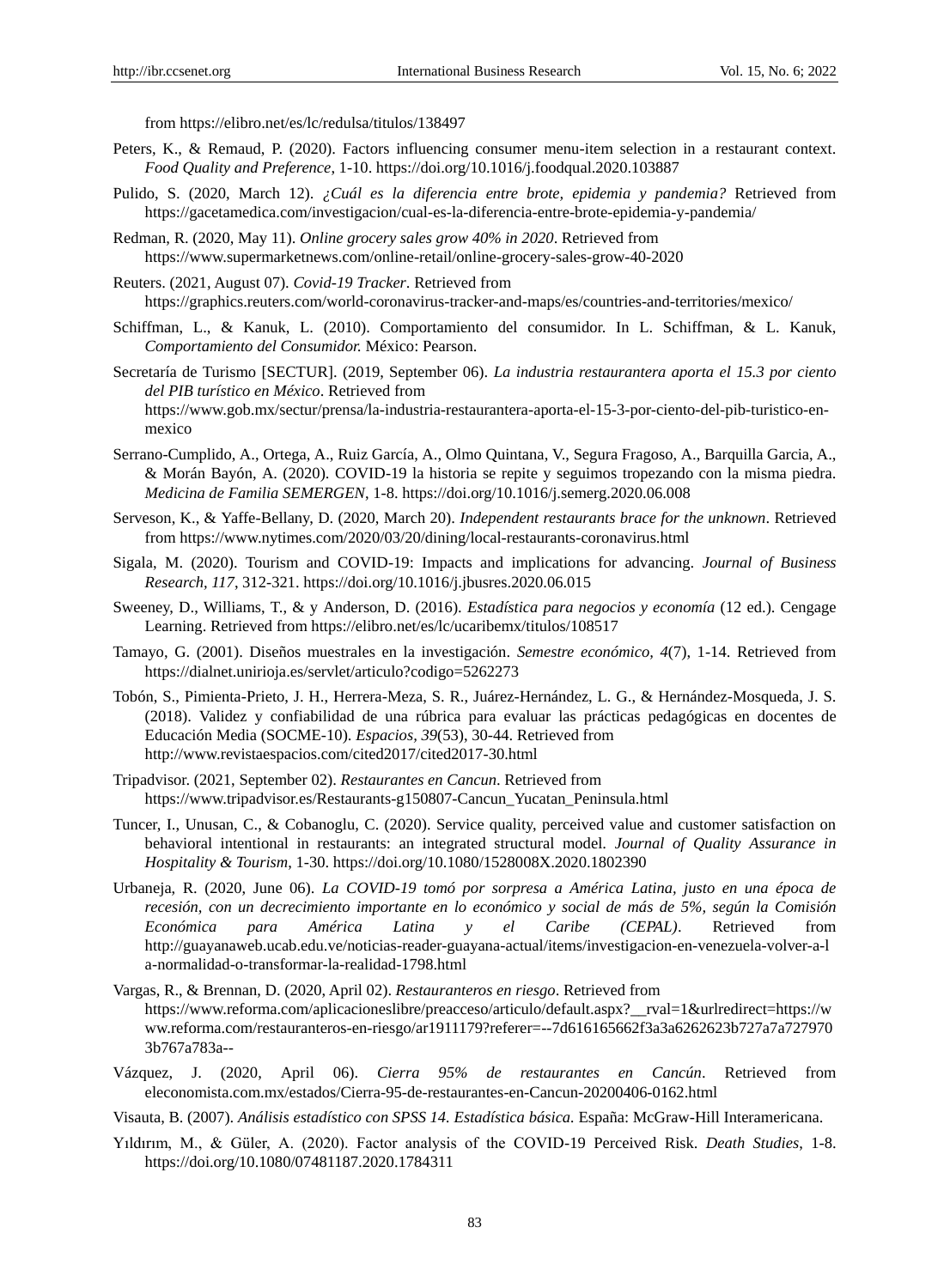# **Appendix**

Table 1. Questionnaire applied to restaurant consumers

| NUM.           | <b>VARIABLE</b>                    | <b>DIMENSION</b> | # $Q$ | <b>QUESTION/ANSWERS</b>                                                                                  |
|----------------|------------------------------------|------------------|-------|----------------------------------------------------------------------------------------------------------|
| $\mathbf{1}$   | Pre-pandemic (PP) habit ConsLDPP   |                  | 1.1   | How many times a week did you consume in a restaurant during labor<br>days?                              |
|                |                                    |                  |       | I did not consume in restaurants during labor days.                                                      |
|                |                                    |                  |       | 1<br>$\overline{c}$                                                                                      |
|                |                                    |                  |       | 3                                                                                                        |
|                |                                    |                  |       | 4                                                                                                        |
|                |                                    |                  |       | 5<br>More than 5                                                                                         |
| $\mathfrak{2}$ | Pre-pandemic (PP) habit ClientLDPP |                  | 1.2   | When consumed in a restaurant during labor days, how many people did<br>you eat with?                    |
|                |                                    |                  |       | 1                                                                                                        |
|                |                                    |                  |       | 2                                                                                                        |
|                |                                    |                  |       | $\mathfrak{z}$<br>4                                                                                      |
|                |                                    |                  |       | 5                                                                                                        |
|                |                                    |                  |       | More than 5                                                                                              |
| 3              | Pre-pandemic (PP) habit SpendLDPP  |                  | 1.3   | How much did you spend per person on each of the restaurant purchases<br>during labor days? <sup>a</sup> |
|                |                                    |                  |       | 2.5 USD or less<br>2.6-5.0 USD                                                                           |
|                |                                    |                  |       | 5.1-7.5 USD                                                                                              |
|                |                                    |                  |       | 7.6-10.0 USD                                                                                             |
|                |                                    |                  |       | 10.1-12.5 USD<br>12.6-15.0 USD                                                                           |
|                |                                    |                  |       | 15.1-17.5 USD                                                                                            |
|                |                                    |                  |       | 17.6-20.0 USD                                                                                            |
|                |                                    |                  |       | 20.1-22.5 USD<br>22.6-25.0 USD                                                                           |
|                |                                    |                  |       | More than 25.0 USD                                                                                       |
| $\overline{4}$ | Pre-pandemic (PP) habit TypeLDPP   |                  | 1.4   | What type of restaurants did you frequent during labor days?                                             |
|                |                                    |                  |       | Fonda<br>Food truck                                                                                      |
|                |                                    |                  |       | Shopping mall                                                                                            |
|                |                                    |                  |       | Cafeteria                                                                                                |
|                |                                    |                  |       | Fast food<br>Casual                                                                                      |
|                |                                    |                  |       | Fine dining                                                                                              |
|                |                                    |                  |       | <i>Other</i>                                                                                             |
| 5              | Habit during pandemic<br>(DP)      | ConsLDDP         | 2.1   | How many times a week do you consume in a restaurant during labor days?                                  |
|                |                                    |                  |       | I do not eat out at restaurants during labor days<br>1                                                   |
|                |                                    |                  |       | $\overline{\mathbf{c}}$                                                                                  |
|                |                                    |                  |       | 3                                                                                                        |
|                |                                    |                  |       | 4<br>5                                                                                                   |
|                |                                    |                  |       | More than 5                                                                                              |
| 6              | Habit during pandemic              | ClientLDDP       | 2.2   | When consuming in a restaurant during labor days, how many people do                                     |
|                | (DP)                               |                  |       | you eat with?<br>$\mathfrak{1}$                                                                          |
|                |                                    |                  |       | $\overline{\mathbf{c}}$                                                                                  |
|                |                                    |                  |       | 3                                                                                                        |
|                |                                    |                  |       | 4<br>5                                                                                                   |
|                |                                    |                  |       | More than 5                                                                                              |
| 7              | Habit during pandemic<br>(DP)      | SpendLDDP        | 2.3   | How much do you spend per person on each of the restaurant purchases<br>during labor days?               |
|                |                                    |                  |       | 2.5 USD or less                                                                                          |
|                |                                    |                  |       | 2.6-5.0 USD                                                                                              |
|                |                                    |                  |       | 5.1-7.5 USD<br>7.6-10.0 USD                                                                              |
|                |                                    |                  |       | 10.1-12.5 USD                                                                                            |
|                |                                    |                  |       | 12.6-15.0 USD                                                                                            |
|                |                                    |                  |       | 15.1-17.5 USD<br>17.6-20.0 USD                                                                           |
|                |                                    |                  |       | 20.1-22.5 USD                                                                                            |
|                |                                    |                  |       | 22.6-25.0 USD                                                                                            |
|                |                                    |                  |       | More than 25.0 USD                                                                                       |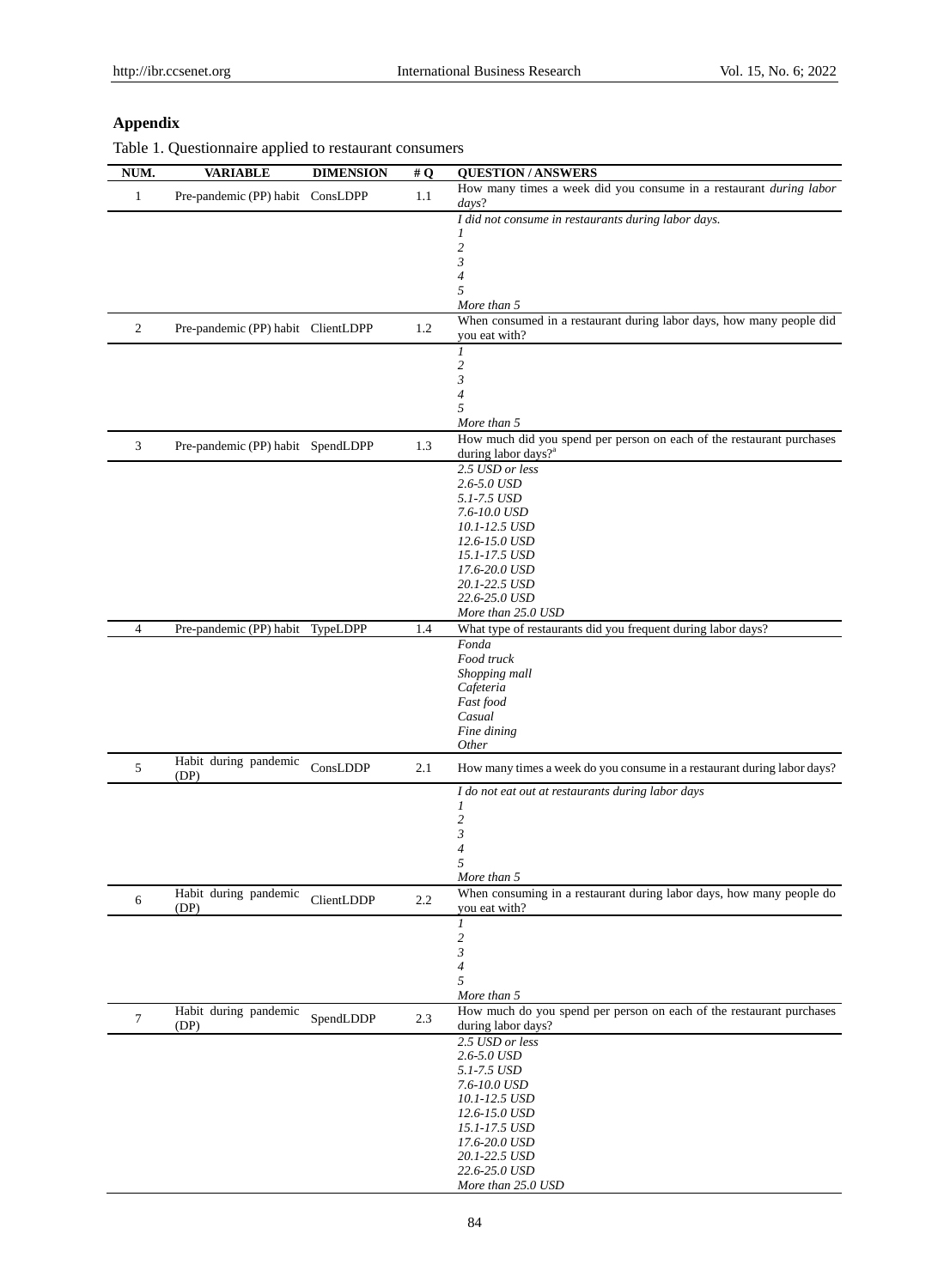| NUM. | <b>VARIABLE</b>                                                       | <b>DIMENSION</b>  | #Q  | <b>QUESTION/ANSWERS</b>                                                                                                                                                                   |
|------|-----------------------------------------------------------------------|-------------------|-----|-------------------------------------------------------------------------------------------------------------------------------------------------------------------------------------------|
| 8    | Habit during pandemic<br>(DP)                                         | TypeLDDP          | 2.4 | What type of restaurants do you frequent during labor days?                                                                                                                               |
|      |                                                                       |                   |     | Fonda<br>Food truck<br>Shopping mall<br>Cafeteria<br>Fast food<br>Casual<br>Fine dining<br>Other                                                                                          |
| 9    | Pre-pandemic habit with<br>friends<br>and<br>(PPFF)                   | family ConsFFPP   | 3.1 | How many times a week did you consume in a restaurant accompanied by<br>friends and family?                                                                                               |
|      |                                                                       |                   |     | I did not consume in restaurants accompanied by friends and family<br>1<br>$\overline{c}$<br>3<br>4<br>5<br>More than 5                                                                   |
| 10   | Pre-pandemic habit with<br>friends<br>and<br>(PPFF)                   | family ClientFFPP | 3.2 | With how many people did you eat in a restaurant accompanied by friends<br>and family?                                                                                                    |
|      |                                                                       |                   |     | $\overline{c}$<br>3<br>4<br>5<br>More than 5                                                                                                                                              |
| 11   | Pre-pandemic habit with<br>friends<br>and<br>family<br>(PPFF)         | SpendFFPP         | 3.3 | How much did you spend per person on each restaurant purchase<br>accompanied by friends and family?                                                                                       |
|      |                                                                       |                   |     | 2.5 USD or less<br>2.6-5.0 USD<br>5.1-7.5 USD<br>7.6-10.0 USD<br>10.1-12.5 USD<br>12.6-15.0 USD<br>15.1-17.5 USD<br>17.6-20.0 USD<br>20.1-22.5 USD<br>22.6-25.0 USD<br>More than 25.0 USD |
| 12   | Pre-pandemic habit with<br>friends<br>family<br>and<br>(PPFF)         | TypeFFPP          | 3.4 | What type of restaurants did you frequent when you hung out with friends<br>and family?                                                                                                   |
|      |                                                                       |                   |     | Fonda<br>Food truck<br>Shopping mall<br>Cafeteria<br>Fast food<br>Casual<br>Fine dining<br><b>Other</b>                                                                                   |
| 13   | Habit during pandemic<br>with friends and family ConsFFDP<br>(DPFF)   |                   | 4.1 | How many times a week do you consume in a restaurant accompanied by<br>friends and family?                                                                                                |
|      |                                                                       |                   |     | I do not consume in restaurants accompanied by friends and family<br>1<br>$\overline{c}$<br>3<br>$\overline{4}$<br>5<br>More than 5                                                       |
| 14   | Habit during pandemic<br>with friends and family ClientFFDP<br>(DPFF) |                   | 4.2 | With how many people do you eat in a restaurant accompanied by friends<br>and family?                                                                                                     |
|      |                                                                       |                   |     | $\overline{c}$<br>3<br>4<br>5<br>More than 5                                                                                                                                              |
| 15   | Habit during pandemic SpendFFDP                                       |                   | 4.3 | How much do you spend per person on each restaurant purchase                                                                                                                              |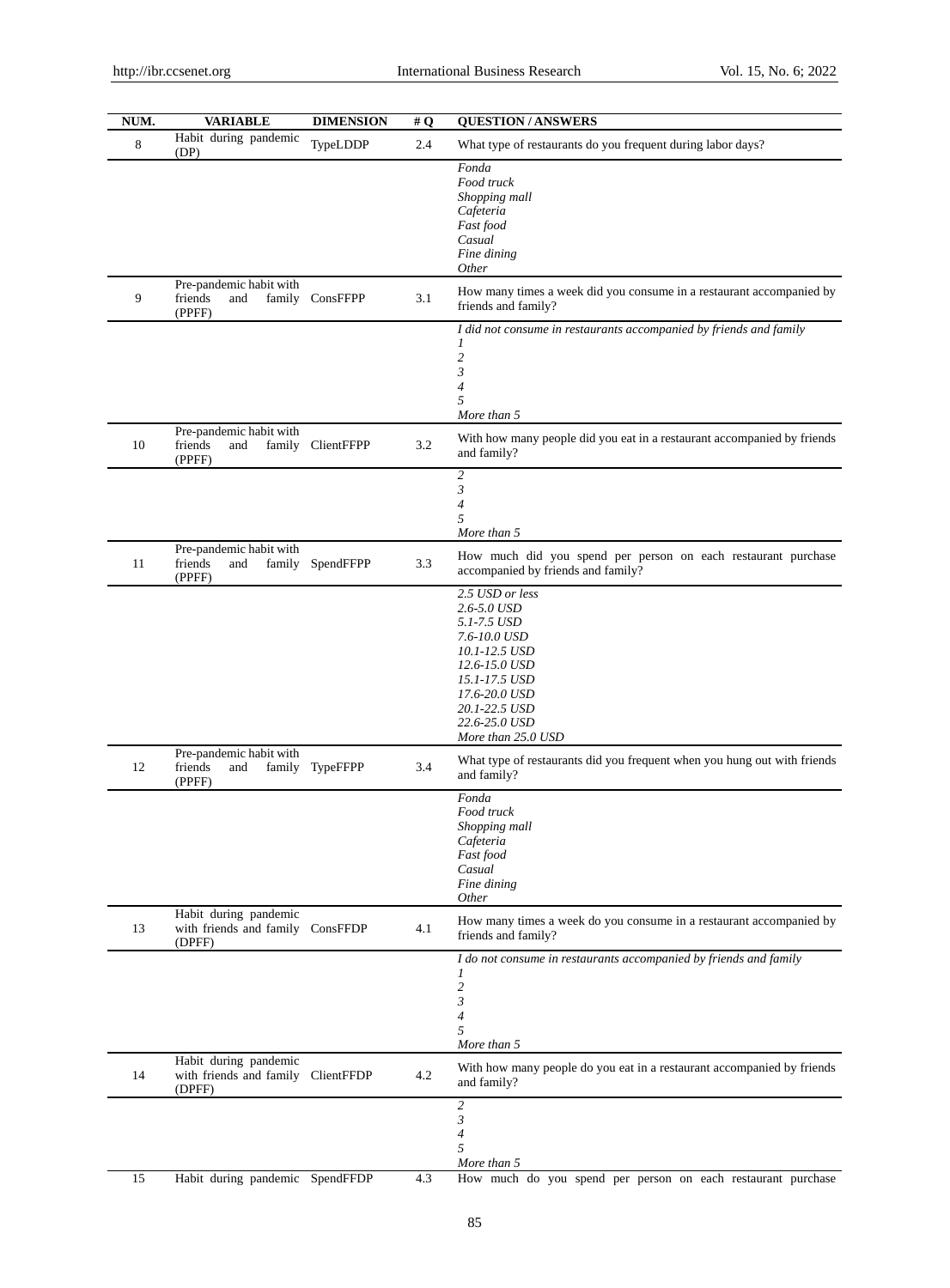| NUM. | <b>VARIABLE</b>                                                     | <b>DIMENSION</b> | #Q  | <b>QUESTION/ANSWERS</b>                                                                                                                                                                                                                                                                                                                                                                                                                                                                                                                                                             |
|------|---------------------------------------------------------------------|------------------|-----|-------------------------------------------------------------------------------------------------------------------------------------------------------------------------------------------------------------------------------------------------------------------------------------------------------------------------------------------------------------------------------------------------------------------------------------------------------------------------------------------------------------------------------------------------------------------------------------|
|      | with friends and family<br>(DPFF)                                   |                  |     | accompanied by friends and family?                                                                                                                                                                                                                                                                                                                                                                                                                                                                                                                                                  |
|      |                                                                     |                  |     | 2.5 USD or less<br>2.6-5.0 USD<br>5.1-7.5 USD<br>7.6-10.0 USD<br>10.1-12.5 USD<br>12.6-15.0 USD<br>15.1-17.5 USD<br>17.6-20.0 USD<br>20.1-22.5 USD<br>22.6-25.0 USD<br>More than 25.0 USD                                                                                                                                                                                                                                                                                                                                                                                           |
| 16   | Habit during pandemic<br>with friends and family TypeFFDP<br>(DPFF) |                  | 4.4 | What type of restaurants do you frequent when you hang out with friends<br>and family?                                                                                                                                                                                                                                                                                                                                                                                                                                                                                              |
|      |                                                                     |                  |     | Fonda<br>Food truck<br>Shopping mall<br>Cafeteria<br>Fast food<br>Casual<br>Fine dining<br><i>Other</i>                                                                                                                                                                                                                                                                                                                                                                                                                                                                             |
| 17   | Purchase motivators                                                 | CurrentC         | 5.1 | Do you currently continue to consume in restaurants?                                                                                                                                                                                                                                                                                                                                                                                                                                                                                                                                |
|      |                                                                     |                  |     | N <sub>O</sub><br>Yes                                                                                                                                                                                                                                                                                                                                                                                                                                                                                                                                                               |
| 18   | Purchase motivators                                                 | Motivator        | 5.2 | What were the reasons if you stopped eating out because of the COVID-19<br>pandemic?                                                                                                                                                                                                                                                                                                                                                                                                                                                                                                |
|      |                                                                     |                  |     | Fear of becoming infected with COVID-19<br>I became unemployed<br>I generally perceive restaurants as places without adequate disinfection.<br>I do not believe that the staff has adequate training to prevent the<br>transmission of COVID-19.<br>I preferred to limit my spending until I see a better overall economic<br>situation.<br>Many of the people I used to go out to restaurants with prefer not to go<br>Places I used to frequent have closed<br>I preferred take-out or delivery service.<br>The experience is no longer satisfactory because of health protocols. |
| 19   | Purchase intention                                                  | DistReas         | 5.3 | What makes you wary of eating in a restaurant during the COVID-19<br>pandemic?                                                                                                                                                                                                                                                                                                                                                                                                                                                                                                      |
|      |                                                                     |                  |     | Fear of getting infected with COVID-19<br>Hygiene procedures are not correctly applied<br>Staff not properly trained so as not to contaminate the food and beverages<br>they prepare<br>Healthy distance is not applied (both restaurant staff and consumers).<br>The sanitizing items and products used are not of the right quality.<br>Many people do not follow the instructions to use masks.<br>The restaurants where I like to eat are not open yet.<br><i>Other</i>                                                                                                         |
| 20   | Motivadores de compra                                               | ConfReas         | 5.4 | What reasons would give you the confidence to go back to eating in a<br>restaurant as you did before?                                                                                                                                                                                                                                                                                                                                                                                                                                                                               |
|      |                                                                     |                  |     | Being vaccinated against COVID-19<br>The application of safety and hygiene protocols in production and service<br>processes.<br>Application of the healthy distance by people (that the restaurant is not<br>filled to 100%)<br>End the pandemic<br><i>Other</i>                                                                                                                                                                                                                                                                                                                    |
| 21   | Purchase intention                                                  | PIntention       | 6.1 | After you are vaccinated or get treatment to cure COVID-19, will you go<br>back to eating as you did before the pandemic in a restaurant?<br>$N_{O}$                                                                                                                                                                                                                                                                                                                                                                                                                                |
|      |                                                                     |                  |     | Yes<br>Maybe I would                                                                                                                                                                                                                                                                                                                                                                                                                                                                                                                                                                |
| 22   | Purchase intention                                                  | TReturn          | 6.2 | Considering the current situation of the COVID-19 pandemic, when would<br>you return to restaurant dining?                                                                                                                                                                                                                                                                                                                                                                                                                                                                          |
|      |                                                                     |                  |     | This week<br>2 to 3 weeks<br>In 1 month<br>In 3 months<br>In 6 months                                                                                                                                                                                                                                                                                                                                                                                                                                                                                                               |